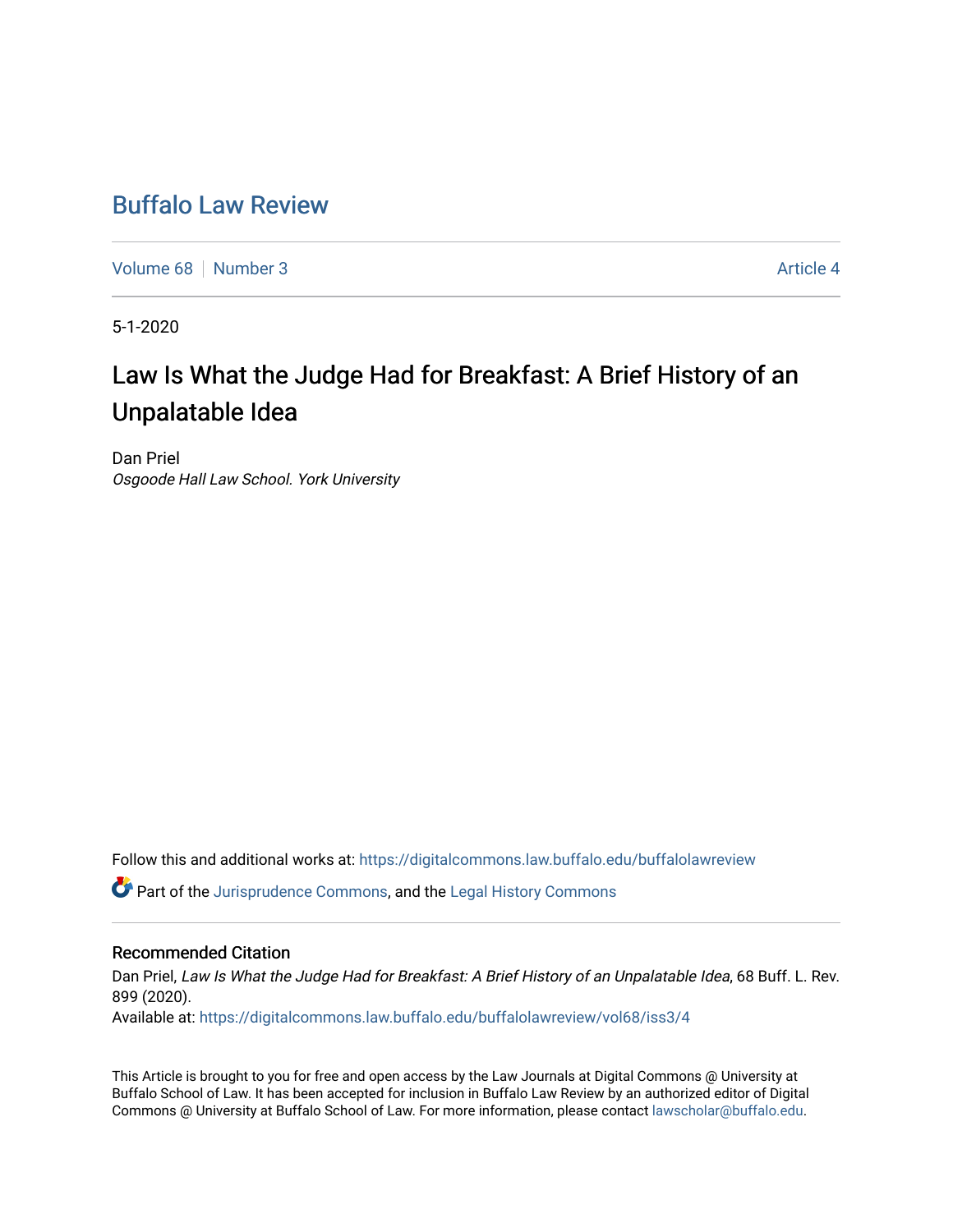# Buffalo Law Review

VOLUME 68 MAY 2020 NUMBER 3

## **Law Is What the Judge Had for Breakfast: A Brief History of an Unpalatable Idea**

#### Dan Priel†

#### ABSTRACT

According to a familiar adage the legal realists equated law with what the judge had for breakfast. As this is sometimes used to ridicule the realists, prominent defenders of legal realism have countered that none of the realists ever entertained any such idea. In this Essay I show that this is inaccurate. References to this idea are found in the work of Karl Llewellyn and Jerome Frank, as well as in the works of their contemporaries, both friends and foes. However, the Essay also shows that the idea is improperly attributed to the legal realists, as there are many references to it, in legal and non-legal sources, from long before the advent of legal realism. This suggests that the phrase has long reflected something of a received wisdom about adjudication. Tracing the question of the significance of digestion to one's health, I argue that what we today take to be a humorous claim, may have been a much more serious one. For much of the nineteenth century it was widely believed that one's health depended on one's digestive health. Interestingly, this view is now once again taken seriously by scientists, which suggests that rather than scorn, the realists deserve credit for suggesting that the question be studied seriously.

<sup>†</sup> Professor, Osgoode Hall Law School, York University. Thanks to Charles Barzun, Molly Brady, Chad Flanders, Philip Girard, Richard Haigh, Jennah Khaled, Matt Steilen, Jack Schlegel, Max Weaver, and especially Simon Stern for their comments as well as for alerting me to some sources I overlooked.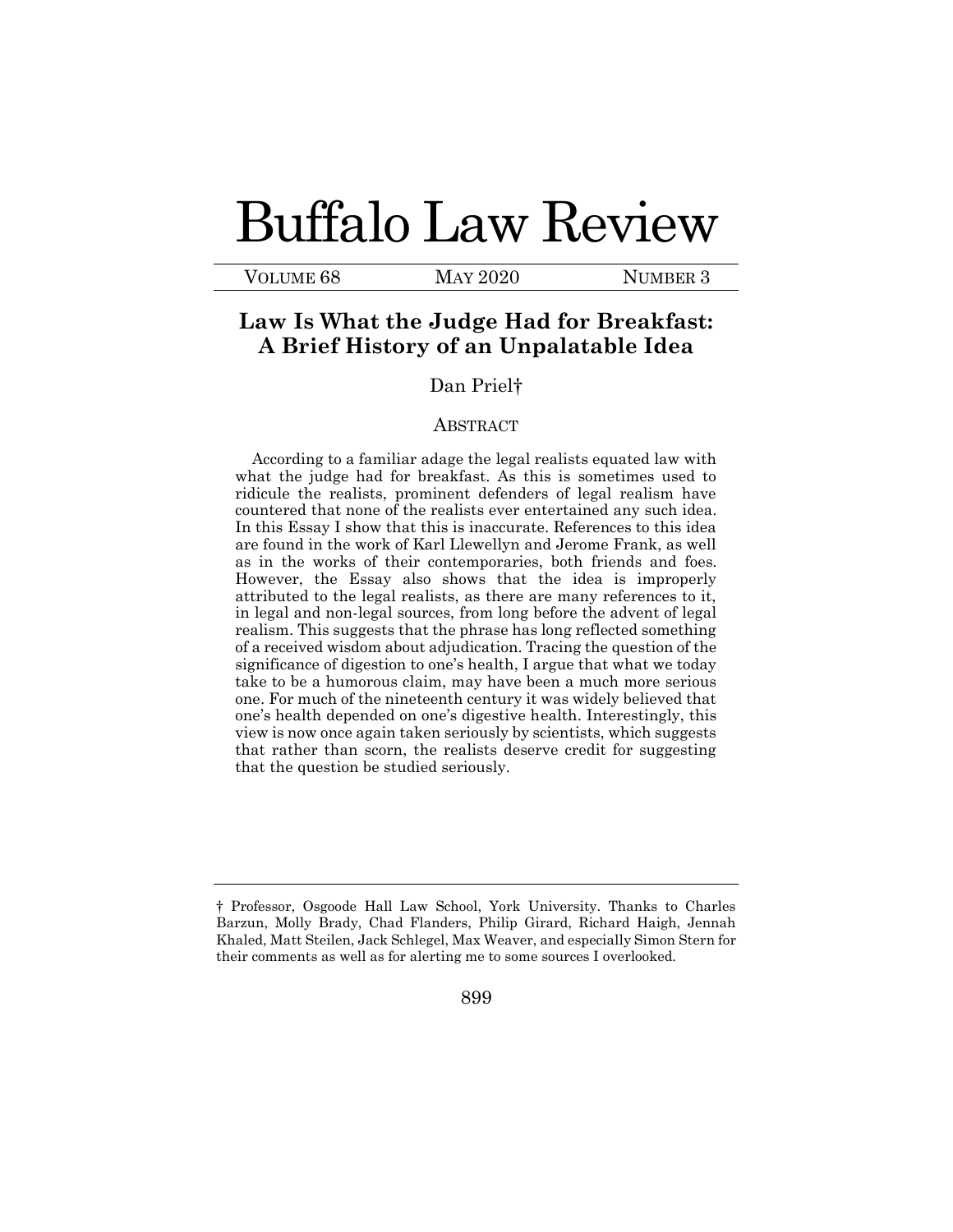### TABLE OF CONTENTS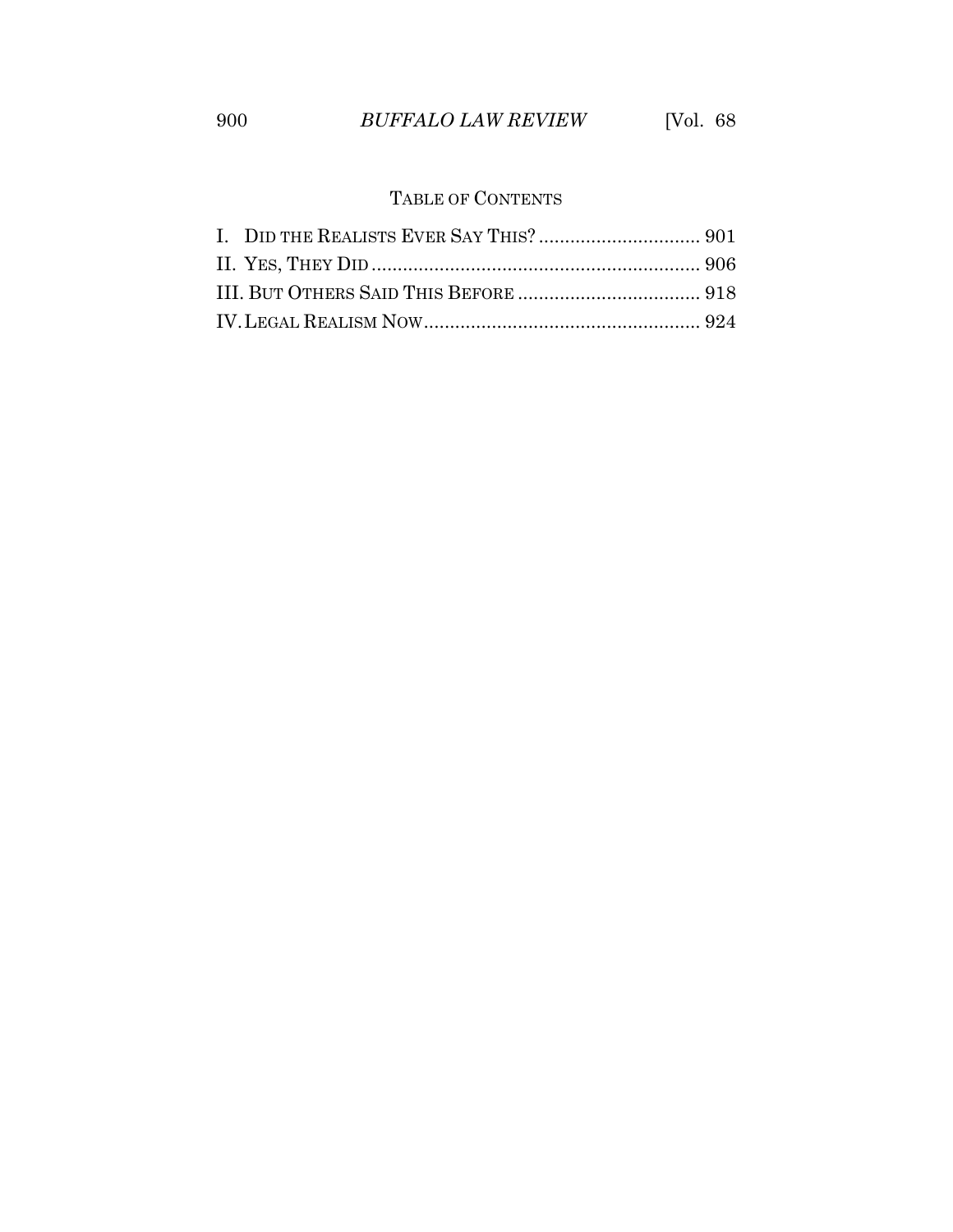Now I really do see that judges and governors ought to be and need to be made of bronze, so as not to be worn out by all the pestering from these folks who come on business and expect you to be listening to them and dealing with them at all hours of the day and night, and attending only to their affairs, come what may . . . . So, all you fools and idiots coming on business: don't be in such a hurry, wait until the proper time, don't come when it's time for me to be eating or sleeping, because judges are made of flesh and blood, and must give to nature what nature naturally needs  $\dots$  .  $^1$ 

#### I. DID THE REALISTS EVER SAY THIS?

<span id="page-3-0"></span>The nineteenth-century English judge Charles Bowen once said, "the state of a man's mind is as much a fact as the state of his digestion."<sup>2</sup> This may be so, but the connection between mind and digestion has proven contentious. For decades it has been said that the legal realists believed that law is determined by what the judge had for breakfast, an idea that, naturally enough, has not endeared itself to some judges. When Judge Alex Kozinski wanted to make fun of the legal realists, and perhaps legal academics more generally, this was his prime example.<sup>3</sup> For him, this idea showed just how ridiculous some legal scholars' ideas could be, how unmoored from reality, and perhaps even how irresponsible.<sup>4</sup>

<span id="page-3-1"></span><sup>1.</sup> MIGUEL DE CERVANTES, DON QUIXOTE 812 (John Rutherford trans., Penguin Classics 2000) (1615).

<sup>2.</sup> Edgington v. Fitzmaurice, 29 Ch D 459, 483 (C.A. 1885) (Eng.) (Bowen L.J.).

<sup>3</sup>*. See* Alex Kozinski, *What I Ate for Breakfast and Other Mysteries of Judicial Decision Making*, 26 LOY. L.A. L. REV. 993, 993 (1993).

<sup>4</sup>*. See id.* at 998 (the realists told judges "they can follow their leanings with abandon and everything will be all right .... If the public should become convinced—as many academicians apparently are—that judges are reaching results not based on principle but to serve a political agenda, . . . that will affect our way of life for years to come, perhaps permanently."). In an interview he gave shortly after his retirement from the Supreme Court, Potter Stewart described Yale Law School of his student days in the late 1930s as dominated by "judicial realism." It paid no attention to legal rules, but explained decisions on the basis of a judge's biographical background, and, of course, "what the judge had for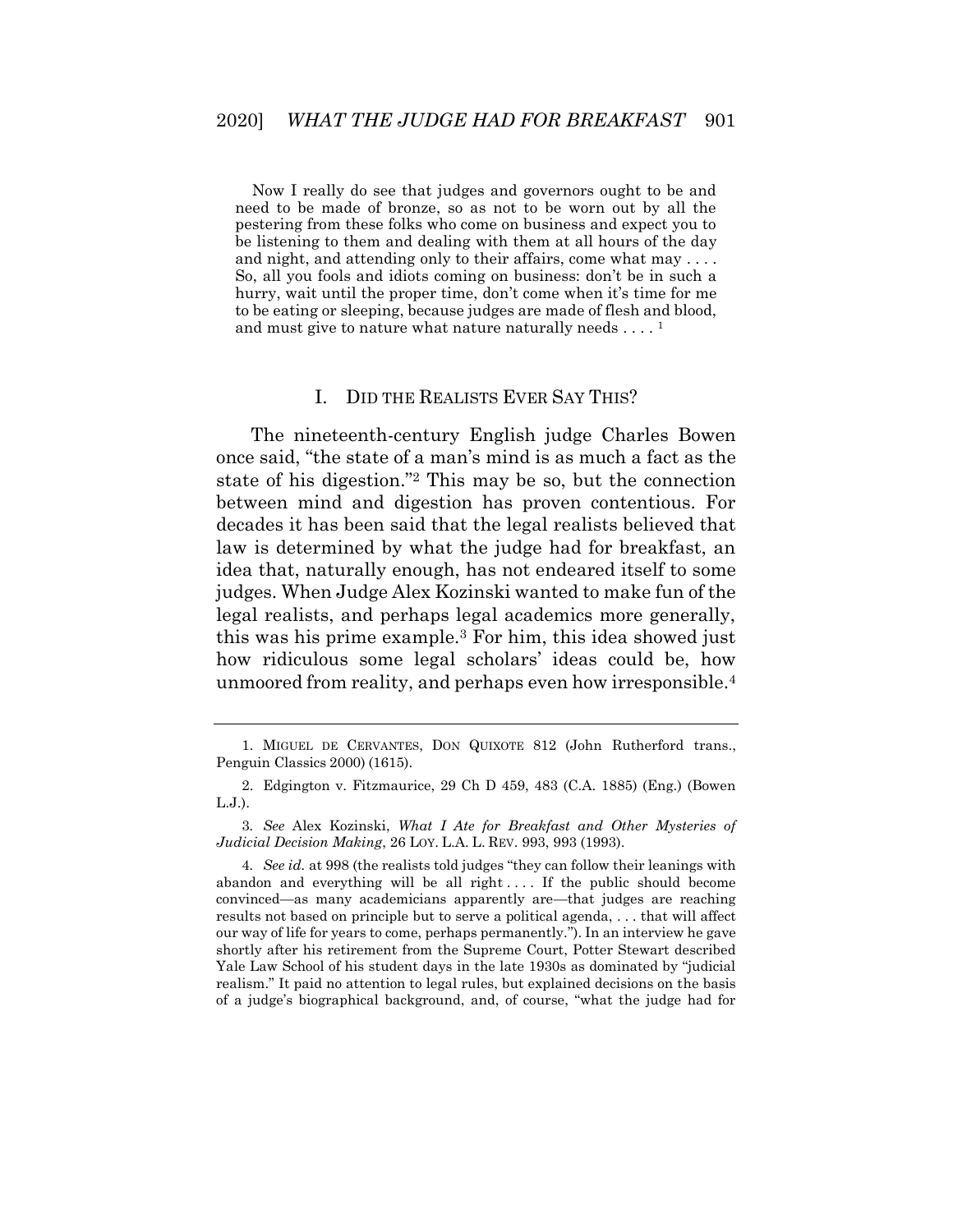In a rare show of bipartisan alliance, liberal stalwart Ronald Dworkin was in agreement with conservative Kozinski, for he too objected to the "disastrous," "catch-phrase . . . that some of the realists themselves encouraged," that "law is ... *only* a matter of what the judges eat for breakfast." 5

<span id="page-4-0"></span>Neither Kozinski nor Dworkin mentioned by name any legal realist who actually used this expression. By the time they were writing, the attribution of this phrase to the legal realists (or its close equivalent, that the law depends on the state of a judge's digestion), became so much part of legal lore that even fastidious law-review editors let it stand without a citation. But did any legal realist ever say it? In his sympathetic reconstruction of legal realism Brian Leiter denied the charge.<sup>6</sup> Frederick Schauer has also failed to identify any clear source for the idea, suggesting instead that Jerome Frank only made this as an "offhand oral quip," or that he was wrongly saddled with what others had said, and only "in jest." <sup>7</sup> Charles Yablon reported that he tried to trace the attribution of the phrase to the legal realists but admitted failure.<sup>8</sup> And yet, despite the supposed lack of supporting evidence, the attribution of this expression to the legal realists lives on, appearing regularly in both academic

8. Charles M. Yablon, *Justifying the Judge's Hunch: An Essay on Discretion*, 41 HASTINGS L.J. 231, 236 n.16 (1990).

breakfast." *See* Samuel G. Freedman, *Ex-Justice Stewart Relives the Eli Life*, N.Y. TIMES, Apr. 30, 1982, at B1.

<sup>5.</sup> Ronald Dworkin, *Dissent on Douglas*, N.Y. REV. BOOKS, Feb. 19, 1981, at 4 (emphasis added).

<sup>6</sup>*. See* BRIAN LEITER, NATURALIZING JURISPRUDENCE: ESSAYS ON AMERICAN LEGAL REALISM AND NATURALISM IN LEGAL PHILOSOPHY 62 (2007) (arguing that even the few realists who believed that the judge's personality determined the decision did not think that the judge's breakfast determine the outcome of cases).

<sup>7.</sup> FREDERICK SCHAUER, THINKING LIKE A LAWYER: A NEW INTRODUCTION TO LEGAL REASONING 129 n.15 (2009); *see also* Giovanni Tuzet, *A Short Note on Digestive Realism*, 25 REVUS 11, 11 (2015) (stating it is "unclear whether any of the American realists really claimed anything of that sort"). In his essay Tuzet discussed two early invocations of the relationship between adjudication and digestion in the work of eighteenth-century thinkers Julien Offray de la Mettrie and Cesare Beccaria. In fact, two legal realists cited these authors in relation to this idea. See notes [37](#page-12-0) and 62, *infra*.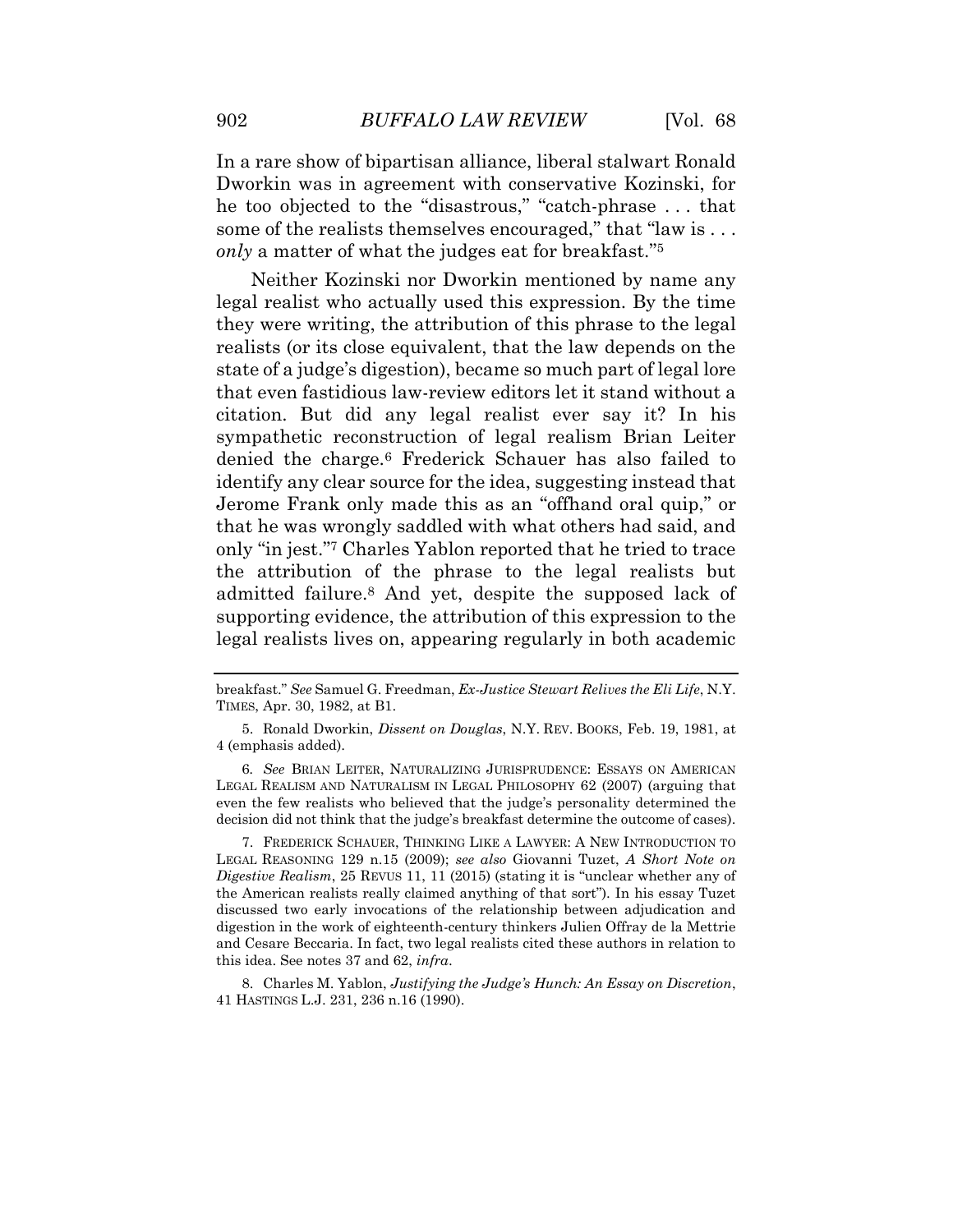literature and newspapers, invariably without any reference.<sup>9</sup> At times it is described as a "caricature" of legal realism,<sup>10</sup> possibly just a vivid exaggeration of what the legal realists had actually said; at other times, the phrase is said to reflect the actual views of the realists.<sup>11</sup> Is there any truth to the claim that the legal realists believed that law has anything to do with what the judge had for breakfast, or is this just an urban legend?

As the examples of Kozinski and Dworkin illustrate, it is the critics of realism who may be most responsible for keeping alive both the phrase and its connection to legal realism. Of those, there is one in particular that deserves a special mention. Walter Kennedy, described as "perhaps the most widely respected Catholic legal scholar" <sup>12</sup> in America of

10*. See, e.g.*, John N. Drobak & Douglass C. North, *Understanding Judicial Decision-Making: The Importance of Constraints on Non-Rational Deliberations*, 26 WASH. U. J.L. & POL'Y 131, 136 (2008).

11*. See* RONALD DWORKIN, LAW'S EMPIRE 36, 153 (1986) ("Some of [the realists] took great satisfaction in provocative statements of their position" such as that "law is only what the judge had for breakfast"); *see also supra* notes [3](#page-3-1)–[5](#page-4-0) and accompanying text. For an even more extreme example of false attribution see PHILIP K. HOWARD, THE DEATH OF COMMON SENSE: HOW LAW IS SUFFOCATING AMERICA 24 (1994) ("The most famous description of the new realism was by Professor Robert Hutchins: 'What the judge has for breakfast is more important than any principle of law.'"). Howard provided no citation for this quotation, which I could not locate. It seems extremely unlikely, as in Hutchins's only reference to the expression that I found, he called it an "absurdity" and a "horrid possibilit[y]." Robert Maynard Hutchins, *The Autobiography of an Ex-Law Student*, 1 U. CHI. L. REV. 511, 514 (1934).

12. EDWARD A. PURCELL, JR., THE CRISIS OF DEMOCRATIC THEORY: SCIENTIFIC

<sup>9</sup>*. See, e.g.*, DANIEL A. FARBER & SUZANNA SHERRY, BEYOND ALL REASON: THE RADICAL ASSAULT ON TRUTH IN AMERICAN LAW 18 (1997); John F. Duffy, *Why Business Methods Patents?*, 63 STAN. L. REV. 1247, 1284 (2011); Gary Peller, *The Metaphysics of American Law*, 73 CALIF. L. REV. 1151, 1220 (1985); Austin Sarat & Jonathan Simon, *Beyond Legal Realism?: Cultural Analysis, Cultural Studies, and the Situation of Legal Scholarship*, 13 YALE J.L. & HUMAN. 3, 14 (2001). This is but a small sampling. For a recent reference, showing the idea lives on beyond the legal academy, and that its association with legal realism has crossed the Atlantic, see David Pannick, *Why No Offender Wants to Face a Judge Who Is Tired, Hungry or Disappointed*, TIMES (London) (Jan. 19, 2017), http://www.the times.co.uk/article/why-no-offender-wants-to-face-a-judge-who-is-tired-hungryor-disappointed-6bdxbm2w0.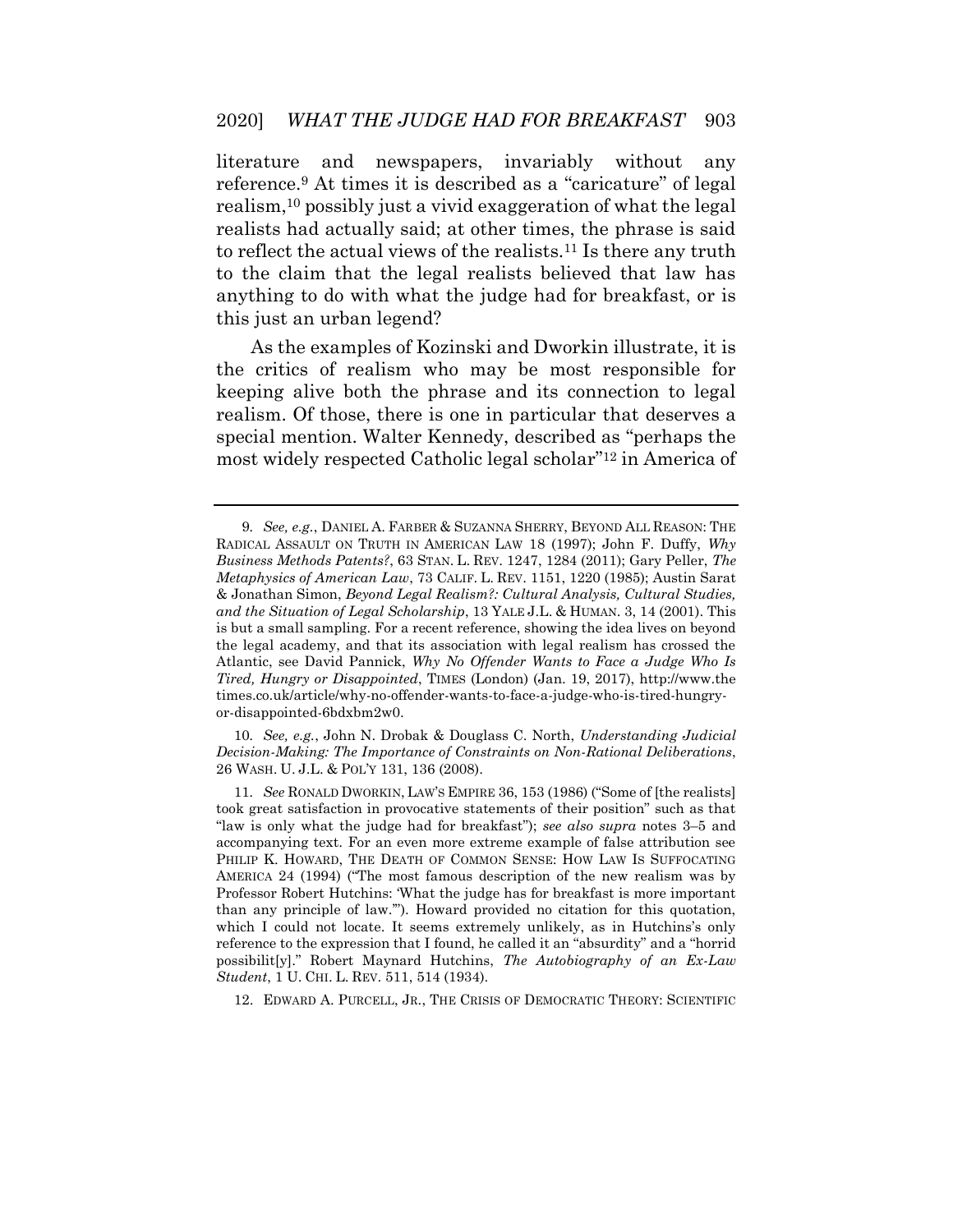his generation, was part of a group of Catholic law professors who repeatedly attacked the legal realists during the 1930s and 1940s.<sup>13</sup> Kennedy was by far the most committed to the cause, penning over fifteen articles dedicated to realism bashing.<sup>14</sup>

For Kennedy, just as it would be for Kozinski half a century later, the what-the-judge-had-for-breakfast trope served as a reductio ad absurdum, a distillation of everything wrong with legal realism. Kennedy never tired of making mocking references to this idea, telling his readers the realists believed lawyers should become "stomach specialists,"<sup>15</sup> that they thought "gastronomical disturbances," <sup>16</sup> affected the outcomes of cases, that they claimed lawyers should not bother with "dust-laden volumes," but investigate instead "how [the judge or legislator's] digestive tract is functioning." <sup>17</sup> In one place, he called the idea that judgments were influenced by the judges' digestion as the "so-called 'wheatie-explanation' of judicial decisions." 18

15. Walter B. Kennedy, *Another Job for Jurisprudence*, 8 MOD. L. REV. 18, 21 (1945).

16. Walter B. Kennedy, *Law Reviews "as Usual"?: A War Program*, 12 FORDHAM L. REV. 50, 55 (1943); *accord* Walter B. Kennedy, *A Review of Legal Realism*, 9 FORDHAM L. REV. 362, 366 (1940) (attributing to the legal realists "the gastronomical approach which urges the advocate to take a sly glance at the judge's breakfast menu.").

17. Walter B. Kennedy, *Men or Laws*, 2 BROOK. L. REV. 11, 13 (1932).

18. Walter B. Kennedy, Book Review, 89 U. PA. L. REV. 995, 996 n.6 (1941) (reviewing EDWIN N. GARLAN, LEGAL REALISM AND JUSTICE (1941)); *see also* Hutchins, *supra* note 11, at 514 (referring to the "slogan for Shredded Wheat, 'Tell me what you eat and I'll tell you what you are.'").

NATURALISM & THE PROBLEM OF VALUE 165 (1973).

<sup>13.</sup> For the most comprehensive discussion of the Catholic critique of legal realism see John M. Breen & Lee J. Strang, *The Forgotten Jurisprudential Debate: Catholic Legal Thought's Response to Legal Realism*, 98 MARQ. L. REV. 1203 (2015). Breen and Strang list fourteen Catholic scholars who wrote critically about legal realism. *See id.* at 1258 n.416.

<sup>14.</sup> See *id.* at 1230 n.200 for a list of seventeen essays by him containing a substantial critique of legal realism. Even this list is incomplete as it does not include critical book reviews, *see, e.g.*, *infra* note 18.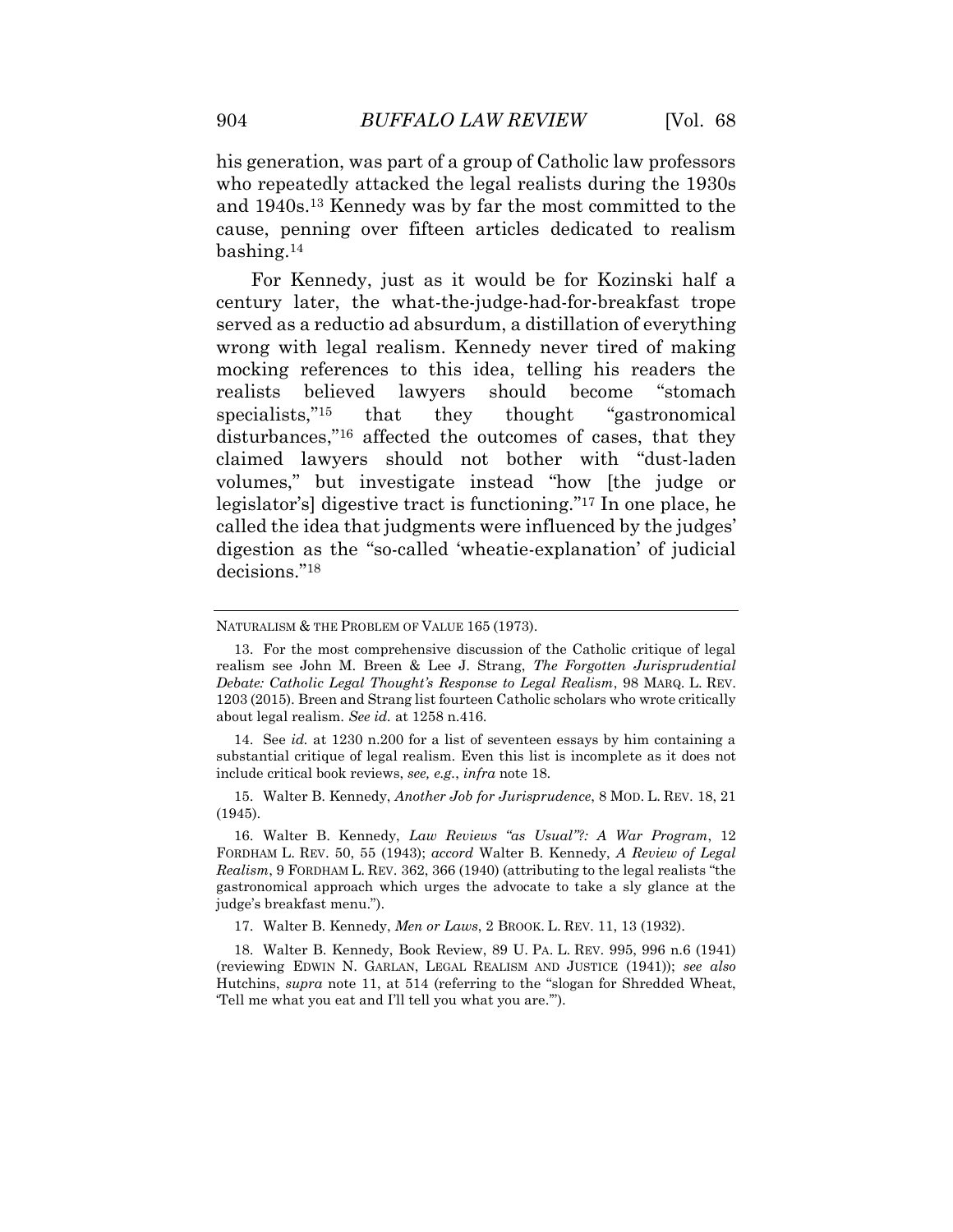It would be tempting to dismiss the charge as a case of false attribution, if it were not for the fact that it was not just critics that drew a connection between realism and judicial digestion. During the 1930s Charles Clark was a professor and later dean at Yale Law School, where many of the realists were based, and he is usually considered one of their ranks.<sup>19</sup> In a lecture he gave in 1941, by then a federal appeals judge, Clark made it clear to his audience that he thought the legal realists had an important message, and that their ideas should not be ignored.<sup>20</sup> But Clark distanced himself from those "who are said to belong to the 'gastronomical school' of jurisprudence, to which the most important thing in a law case is the temporary state of the judge's digestion." <sup>21</sup> Yet he too named no members of this supposed school; and so the puzzle remains. Is this just negative advertising that caught on?

<sup>19.</sup> Clark appeared in Llewellyn's list of legal realists found in Karl N. Llewellyn, *Some Realism about Realism—Responding to Dean Pound*, 44 HARV. L. REV. 1222, 1226 n.17 (1931); *see also* LAURA KALMAN, LEGAL REALISM AT YALE, 1927–1960, at 105 (1986) (Clark was a "committed legal realist[].").

<sup>20.</sup> Charles E. Clark, *The Function of Law in a Democratic Society*, 9 U. CHI. L. REV. 393, 395 (1941).

<sup>21.</sup> Charles E. Clark, Book Review, 23 YALE REV. 424, 426 (1934) (reviewing MORRIS R. COHEN, LAW AND THE SOCIAL ORDER: ESSAYS IN LEGAL PHILOSOPHY (1933)); *accord* Clark, *supra* note 20, at 394 ("the legal realists have acquired the name—or frame—of the 'gastronomical school of jurisprudence,' since they are supposed to attribute judicial opinion primarily to what the judge had for breakfast.").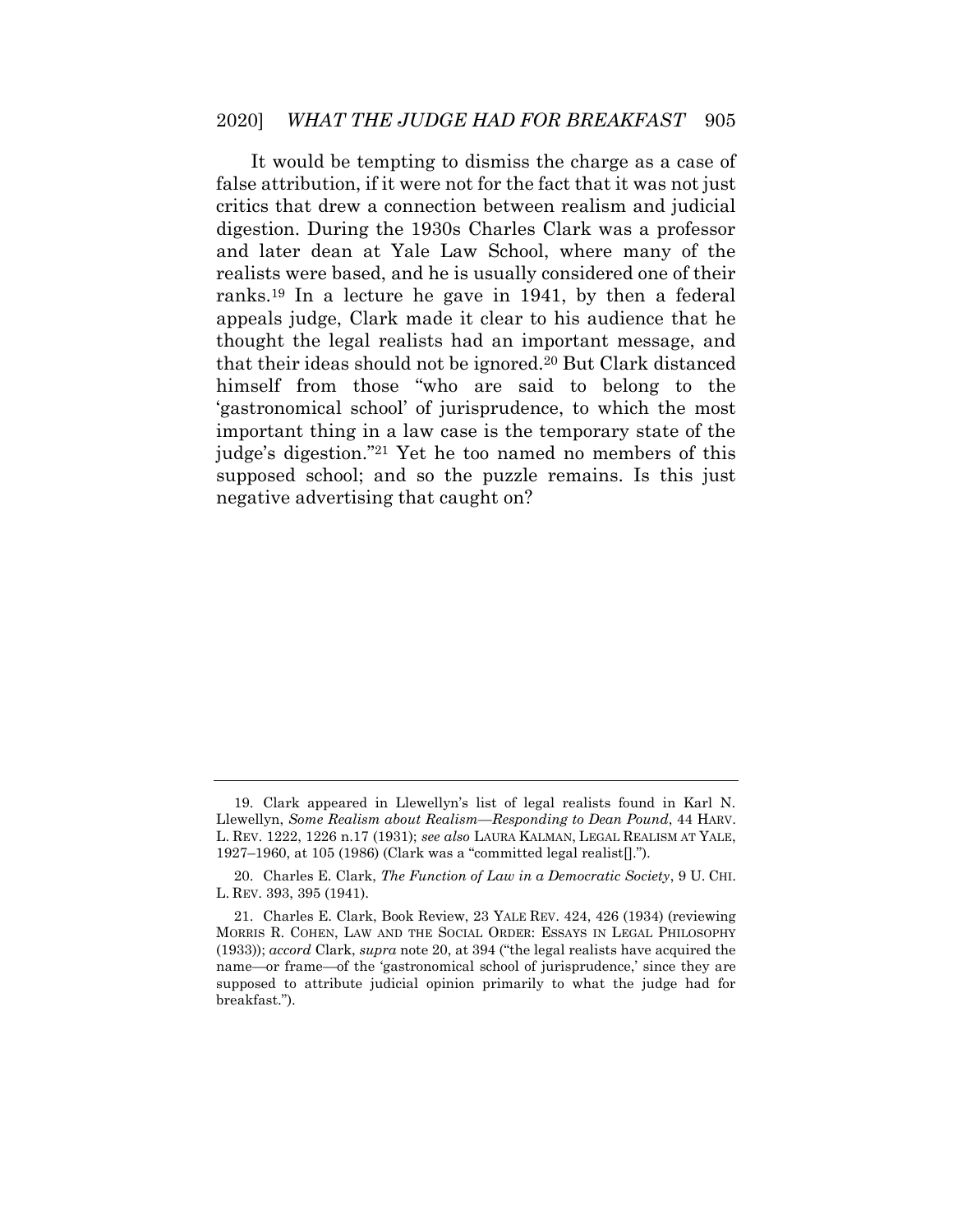#### II. YES, THEY DID

<span id="page-8-0"></span>These early attributions to legal realists of a link between adjudication and digestion, by both allies and critics, show that the association between judicial digestion and legal realism started early. This only makes the question of the origins of this idea even more intriguing: Where did it come from? As far as I could find, the first appearance of something resembling this idea in the published work of an American legal academic appeared in a 1905 essay by Roscoe Pound. He wrote there that judges should not be like, "the oriental cadi administering justice at the city gate by the light of nature tempered by the state of his digestion for the time being." 22

Whether Pound belongs in the ranks of the legal realists is a topic best left for another place.<sup>23</sup> He is not usually considered one, though, because he is the author of the first sustained attack on legal realism.<sup>24</sup> Be that as it may, Pound used the idea that judges may decide cases based on the state of their digestion, perhaps facetiously, as a contrast to his ideal of principled adjudication, not as a description of reality. His view was thus quite the opposite of the alleged realist view. And in any event, neither Kennedy nor Clark mentioned Pound in their essays. Clark, in fact, did not cite anyone who held this view. But Kennedy did: His source was an article by Karl Llewellyn, entitled *On Reading and Using* 

<sup>22.</sup> Roscoe Pound, *The Decadence of Equity*, 5 COLUM. L. REV. 20, 21 (1905). This passage is quoted in Jerome Frank, *Are Judges Human? Part One: The Effects on Legal Thinking of the Assumption that Judges Behave Like Human Beings*, 80 U. PA. L. REV. 17, 24 n.17 (1931) [hereinafter Frank, *Are Judges Human?*]. Frank, however, criticized Pound's legal orientalism. *See id.* at 24–25; *see also* Jerome Frank, Book Review, 56 YALE L.J. 589, 591 n.5 (1947).

<sup>23.</sup> On the realists' complicated relationship with Pound (and vice versa) see N.E.H. HULL, ROSCOE POUND AND KARL LLEWELLYN: SEARCHING FOR AN AMERICAN JURISPRUDENCE 2, *passim* (1997).

<sup>24</sup>*. See* Roscoe Pound, *The Call for Realist Jurisprudence*, 44 HARV. L. REV. 697 (1931).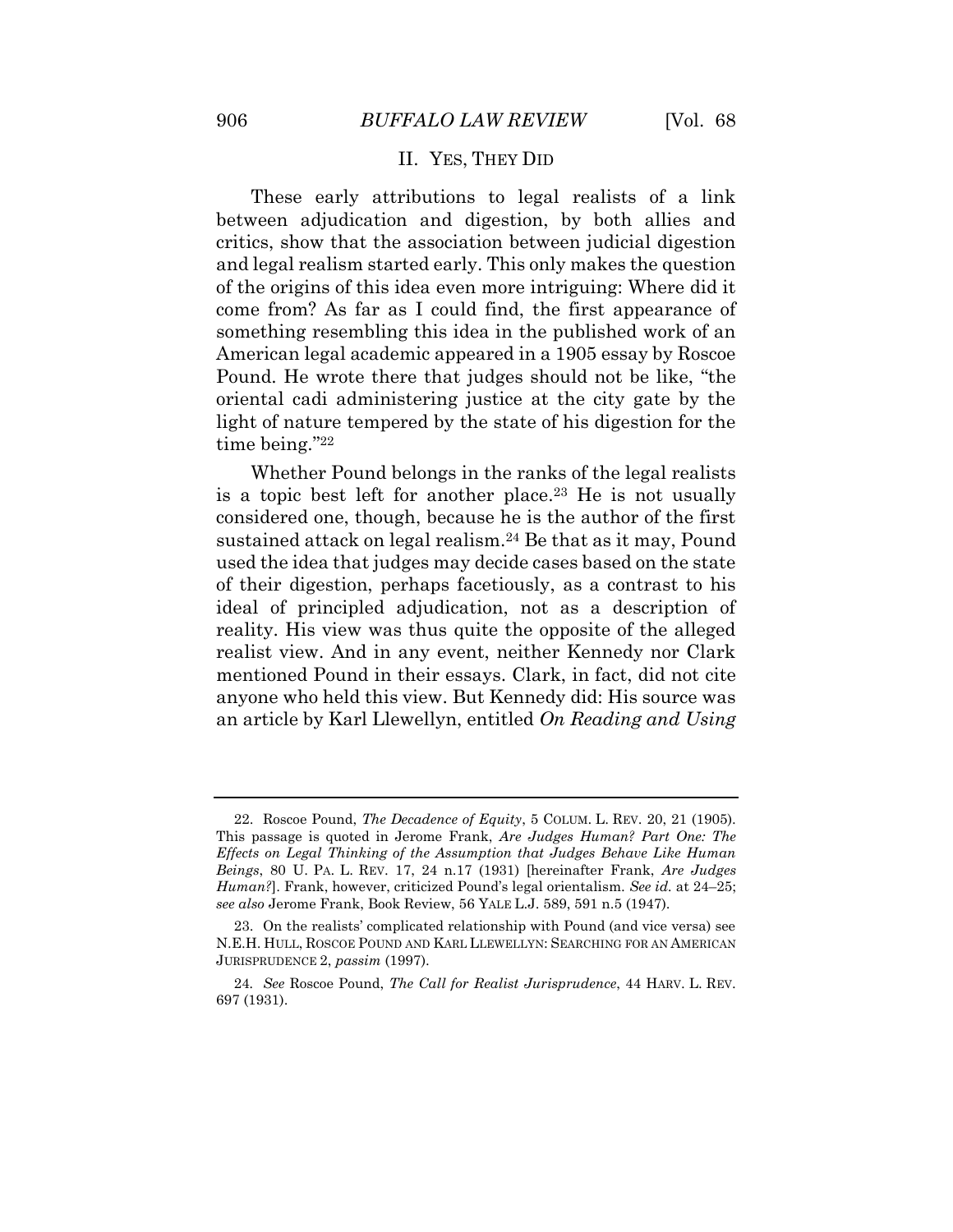*the Newer Jurisprudence*. <sup>25</sup> The essay was a critical survey of ideas that had been percolating in the legal academy in the previous decade. Its main goal was to show that the questions and problems that "jurisprudes" were discussing at the time were relevant and useful even for the most practically-oriented lawyers. Llewellyn, at the time a professor at Columbia, clearly thought the message important enough for legal practitioners that, in addition to publishing it in his home law review, he arranged to have it published in the American Bar Association's journal as well.

Llewellyn's essay covers a lot of ground with about two pages of it dedicated to, "the Jurisprudence of advocacy." <sup>26</sup> It was important for lawyers to consider judges' personalities, he wrote there, as those may affect the outcome of cases. Such a study should "not ignore the facts of life," which include the possibility that, "[i]n the case of a particular judge subject to dyspepsia, the unfortunate effects of a particular ill-advised breakfast do alter the advocate's practical problem." <sup>27</sup> Such happenstances, as well as ailments of a more permanent nature, he said, are plainly relevant for litigators' work, and are probably familiar to all of them. He therefore "confess[ed] to total inability to understand why" discussing such matters should be considered "unilluminating or indecent." <sup>28</sup> Nevertheless, Llewellyn qualified these remarks by saying that he never studied any "judge's breakfast, or headache," and he did not think either "a peculiarly fruitful line of study." 29

29*. Id.* at 593.

<sup>25.</sup> The article was published in two parts in 26 A.B.A. J. 300, 418 (1940) and in one part in 40 COLUM.L. REV. 581 (1940). Further citations are to the *Columbia Law Review* version. *See* Karl Llewellyn, *On Reading and Using the Newer Jurisprudence*, 40 COLUM. L. REV. 581 (1940).

<sup>26</sup>*. Id.* at 594.

<sup>27</sup>*. Id.* at 592.

<sup>28</sup>*. Id.*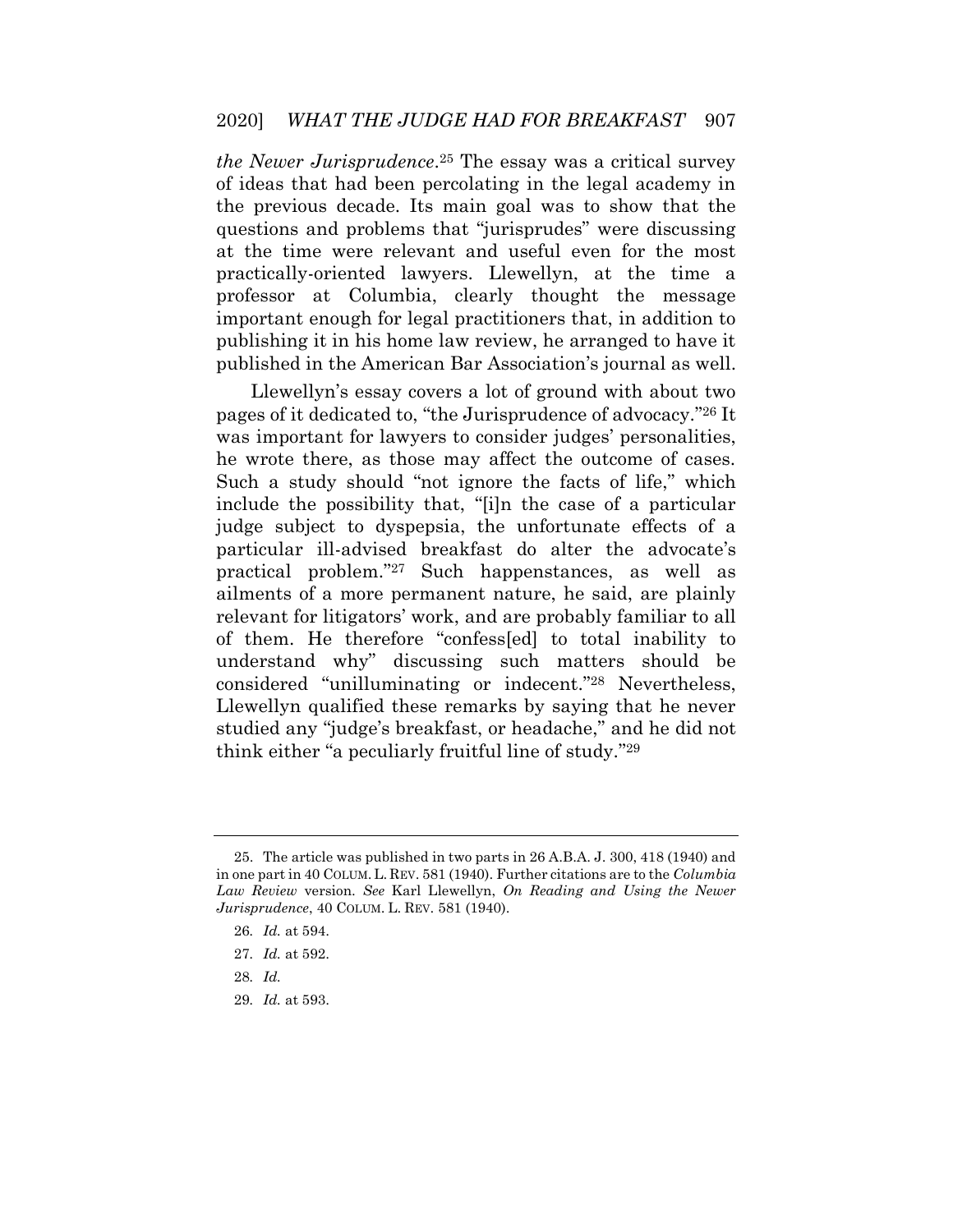Though Llewellyn made no reference to any previous scholarship, the apologetic tone of his remarks on the subject suggests that he was responding to already-existing associations between legal realism and judicial breakfasts. And Kennedy had in fact tied the realists to judicial digestion already in 1932, almost a decade before the publication of Llewellyn's essay.<sup>30</sup> Similarly, Clark's first reference to gastronomic jurisprudence, in 1934, suggests that by then the link between realism and indigestion was familiar.<sup>31</sup>

And indeed there is an earlier, and much clearer, discussion of the relationship between adjudication and digestion in a well-known realist tract. Jerome Frank's *Law and the Modern Mind* was published in 1930 and immediately caused a stir.<sup>32</sup> Here was a book written by a practitioner who did away with many of the self-

<sup>30</sup>*. See* Kennedy, *supra* note 17.

<sup>31.</sup> Clark, *supra* note 21. By the mid-1930s, the term "gastronomic jurisprudence" was familiar enough that it was mentioned without explanation or citation. *See* Frederick K. Beutel, *Some Implications of Experimental Jurisprudence*, 48 HARV. L. REV. 169, 190 (1934); George W. Goble, *Law as a Science*, 9 IND. L.J. 294, 302 (1934); Orvill C. Snyder, *The Corporate Person and the Fourteenth Amendment*, 8 BROOK. L. REV. 4, 20 (1938); *see also Proceedings of the Thirty-Seventh Annual Meeting Held at Chicago, December 28, 29, and 30, 1939*, 9 AM. L. SCH. REV. 647, 662 (1940) (comments by Professor William L. Prosser); Harold Gill Reuschlein, *Some Books about the Constitution, Its Makers and Its Interpreters*, 27 GEO. L.J. 1149, 1165 (1939) (book review); Franklin F. Russell, Book Review, 9 BROOK. L. REV. 104, 111 (1939) (reviewing JEROME HALL, READINGS IN JURISPRUDENCE (1938)).

<sup>32</sup>*. See* JEROME FRANK, LAW AND THE MODERN MIND (1930). Several newspapers reported the book was a bestseller. *See Best Seller*, PITTSBURGH PRESS, Feb 1, 1931, § 6, at 5; S.F. EXAMINER, Mar. 29, 1931, § 3, at 12 ("Crashing the best seller lists"); DAILY PLAINSMAN (Huron, S.D.), Jan. 31, 1931, at 7; *Literary Notes*, ST. JOSEPH GAZETTE, Feb. 15, 1931, at A14. In addition to numerous reviews in legal journals, the book was widely reviewed in newspapers and magazines. *See, e.g.*, Thurman W. Arnold, *Law and Men*, SATURDAY REV. LITERATURE, March 7, 1931, at 644; Morris R. Cohen, *Change and Fixity in the Law*, NATION, Sep. 9, 1931, at 259; Walton H. Hamilton, *The Legalism of Law*, NEW REPUBLIC, Jan. 21, 1931, at 277; Robert von Moschzisker, *"Law and the Modern Mind": A Lively Controversial Volume*, PHILA. INQUIRER, Jan. 31, 1931, at 10; Max Radin, *Giving Away the Legal Show*, N.Y. HERALD TRIB. BOOKS, Dec. 21, 1930, at 5; Chester Rohrlich, *The Legal Mind Psychoanalyzed*, N.Y. TIMES BOOK REV., Dec. 7, 1930, at 22.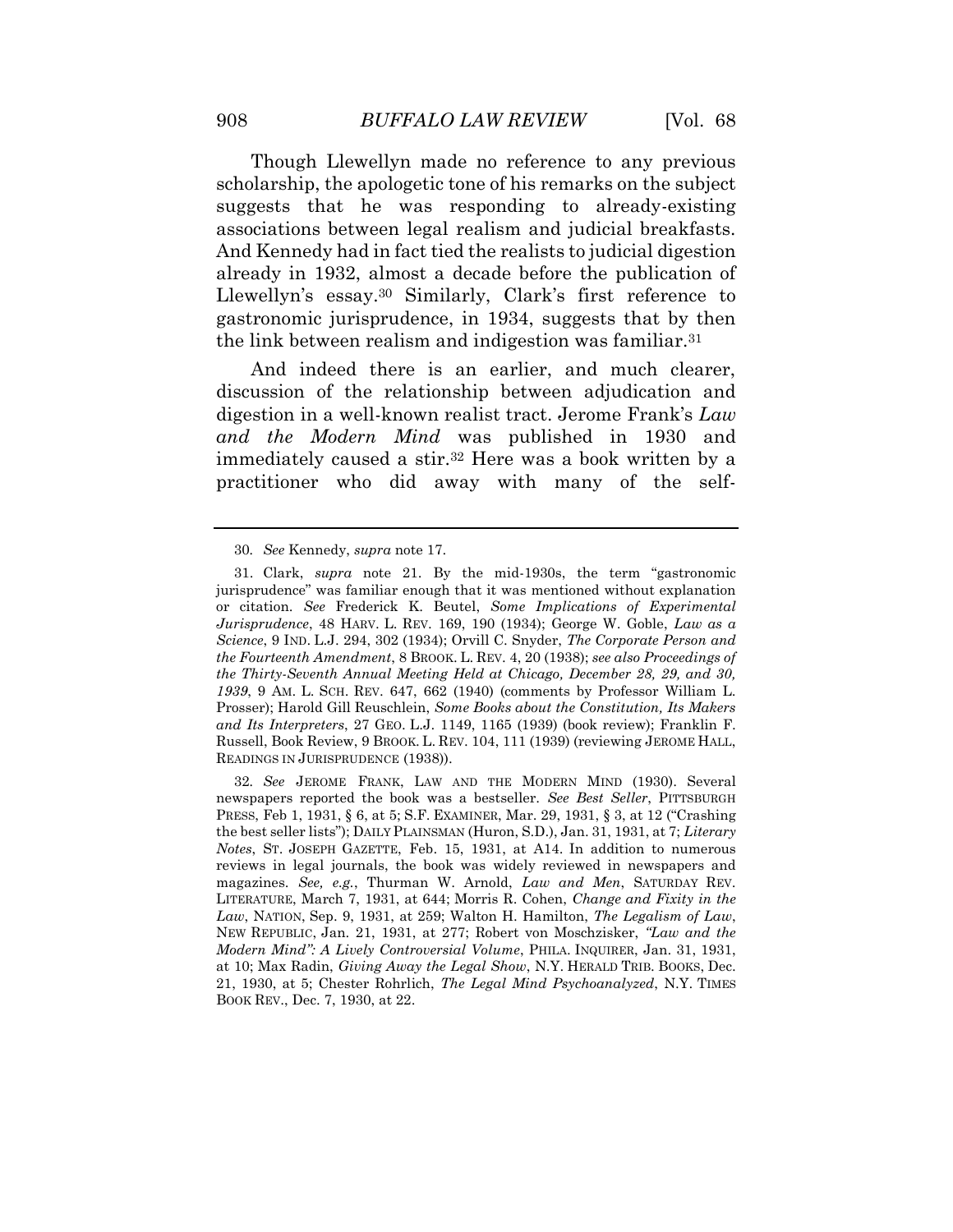congratulatory pieties of his profession and presented to the world a thoroughly unvarnished account of the law. To this day the book enjoys a rather notorious reputation,<sup>33</sup> not entirely deserved. Though not without its faults (which Frank later acknowledged),<sup>34</sup> the book is reformist and humanist in spirit, and not at all cynical or nihilist.<sup>35</sup>

One of the many topics the book addresses is the view that legal outcomes are primarily governed by legal rules. Frank did not deny the existence and significance of legal rules to adjudication, but he insisted that they were only part of the story. Another important element, Frank argued, and one that lawyers tended to underplay, was the personality of the judge. One piece of evidence Frank relied on was an obscure 1869 decision by the Alabama Supreme Court. He quoted approvingly (and italicized for extra effect) the court's proclamation that:

[I]t can not safely be denied that mere judicial discretion is sometimes very much interfered with by prejudge, which may be swayed and controlled by the merest trifles such as the toothache, the rheumatism, the gout, or a fit of indigestion, or even through the very means by which indigestion is frequently sought to be avoided.<sup>36</sup>

This, then, is the smoking gun. Legal realism's single most famous book suggested a clear link between the state of judge's mind and the state of his digestion. And it is not

36*. Ex Parte* Chase, 43 Ala. 303, 310–11 (1869), *quoted in* FRANK, *supra* note 32, at 137. Frank did not forget this case and quoted from it again in JEROME FRANK, COURTS ON TRIAL: MYTH AND REALITY IN AMERICAN JUSTICE 414 (1949).

<sup>33.</sup> Dworkin called it "a bible of the crudest form of [legal] realism." Dworkin, *supra* note 5.

<sup>34</sup>*. See* Jerome Frank, *Legal Thinking in Three Dimensions*, 1 SYRACUSE L. REV. 9, 9–10 (1949).

<sup>35</sup>*. See* Charles L. Barzun, *Jerome Frank and the Modern Mind*, 58 BUFF. L. REV. 1127 (2010); *cf.* Helmut Coing, *Tendencies in Modern American Legal Philosophy: A Survey*, 40 GEO. L.J. 523, 537 (1952) ("It was by no means Frank's intention to say that prejudices, indigestion, etc., were the bases of law; he made use of them only to point out what uncertain factors play a part in the true life of the law.").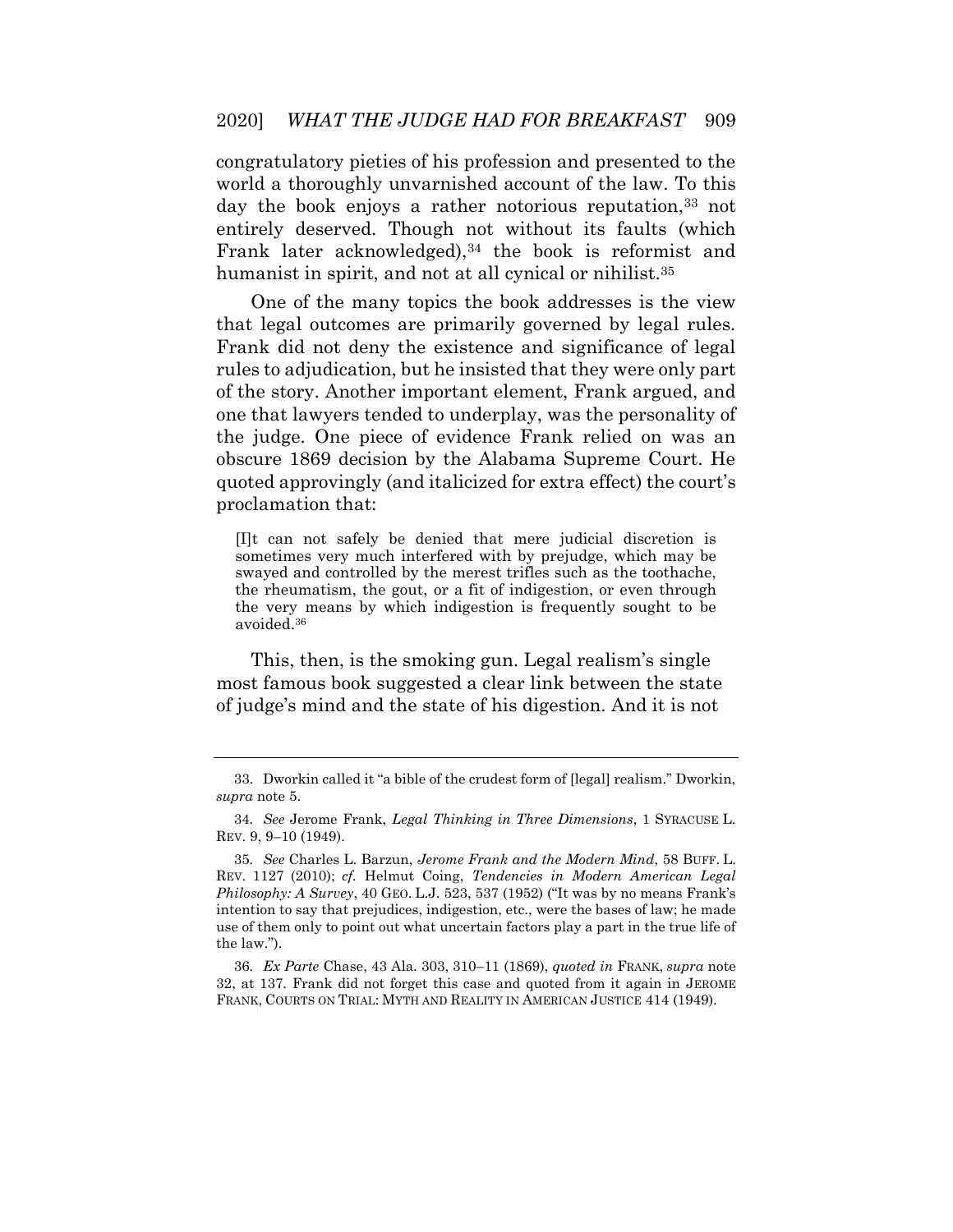the only one. In an article published the following year, in part in response to the reactions to *Law and the Modern Mind*, Frank mentioned that the eighteenth-century French author Julien Offray de La Mettrie wrote of a person "who 'was when fasting, the most upright and merciful judge, but woe to the wretch who came before him when he had made a hearty dinner; he was then disposed to hang everybody, the innocent as well as the guilty.'" 37

<span id="page-12-0"></span>It is not entirely clear why Kennedy chose to cite Llewellyn and not Frank, even though Frank's endorsement of the idea was far more forthright. Kennedy knew *Law and the Modern Mind* and though not an admirer,<sup>38</sup> he acknowledged its "lively and attractive style." <sup>39</sup> Maybe it is the fact Frank quoted a case in support of his contention that made him a less congenial target. Coming from what even then was an old judicial decision from a state Supreme Court gave the idea the kind of respectability, even authority, that the ramblings of an out-of-touch Ivy League academic could never have.<sup>40</sup>

<sup>37.</sup> Jerome Frank, *Are Judges Human? Part Two: As Through a Class Darkly*, 80 U. PA. L. REV. 233, 247 (1931) (quoting JOSEPH NEEDHAM, THE SCEPTICAL BIOLOGIST 176 (1930) (quoting MAN A MACHINE 12–13 (London, W. Owen 1749))); *see also* FRANK, *supra* note 32, at 162.

<sup>38</sup>*. See* Walter B. Kennedy, *A Required Course in Jurisprudence*, 9 AM. L. SCH. REV. 593, 594–95 (1940).

<sup>39.</sup> Walter B. Kennedy, *The Cult of the Robe: A Dissent*, 14 FORDHAM L. REV. 192, 192 (1945).

<sup>40.</sup> A more mundane reason is that by the early 1940s Frank and Kennedy were engaged in an amicable exchange of letters (which make reference to lunches together as well, as both were then based in New York). In one of the letters Kennedy wrote to Frank, "I have enjoyed immensely reading your letters." Letter from Walter B. Kennedy to Jerome Frank (Nov. 5, 1941) at 3. They considered writing an article together for the sake of "eliminating needless wordquarrels." Letter from Jerome Frank to Walter B. Kennedy (Nov. 6, 1941). Kennedy even drafted an outline for this article, but the article never materialized. *See* Walter B. Kennedy, *"Realism And/Or Scholasticism?"* (Nov. 12, 1941) (unpublished manuscript). (All materials cited in this note are available at Yale University Library, Manuscripts and Archives, Jerome New Frank Papers, Box 58, Folder 480.).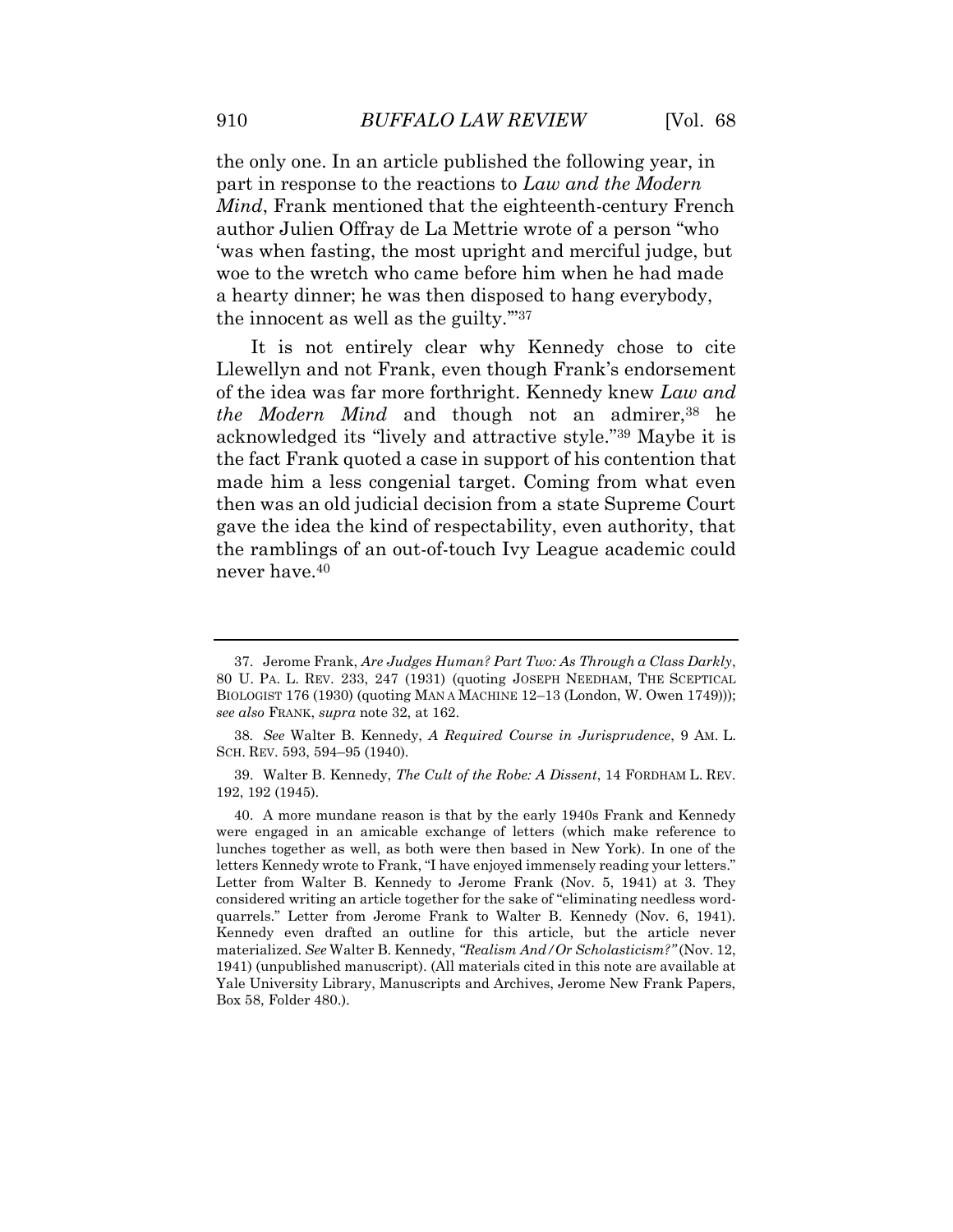The decision and its author are interesting enough to be worthy of a closer look. The case involved a petition by one John W. Chase, a white man accused of murdering a black man, to have his trial removed from Montgomery County. Chase alleged that due to a concerted effort to vilify him, public opinion in Montgomery and neighboring counties, where black population was substantial, was set against him and for this reason he would not get a fair trial. The specific question the court had to address was the scope of discretion available to the trial court in deciding whether to remove the case: The statute in question said that a defendant "may have his trial removed to another county," and the prosecution argued that this meant the trial court enjoyed wide discretion, which should not be interfered with, on whether to allow or refuse the motion. The Alabama Supreme Court, however, sided with the defendant.

The author of the decision was Justice Thomas Minott Peters (1810–1888), who would later serve briefly as Chief Justice of Alabama. He was a man of considerable abilities and achievements, who "distinguished himself as a lawyer, a judge, a state assemblyman, a teacher, a schoolmaster, a newspaper editor, and as a scientist with a national reputation who was elected to the American Scientific Association." <sup>41</sup> A committed Unionist, Peters argued after the Civil War for the application of the Civil Rights Act of 1866 as a challenge to Black Codes, and even successfully defended an interracial marriage from a legal challenge.<sup>42</sup> After he was elected to the Alabama Supreme Court, Justice Peters issued a series of decisions that affirmed his opposition to the secession and his commitment to the civil rights of newly enfranchised former slaves.<sup>43</sup>

<sup>41.</sup> Paul Horton, *Lightning Rod Scalawag: The Unlikely Political Career of Thomas Minott Peters*, 64 ALA. REV. 116, 119 (2011).

<sup>42</sup>*. Id.* at 129.

<sup>43</sup>*. See id.* at 133–35. All this apparently made Peters "one of the most hated jurists in Alabama history." *Id.* at 116.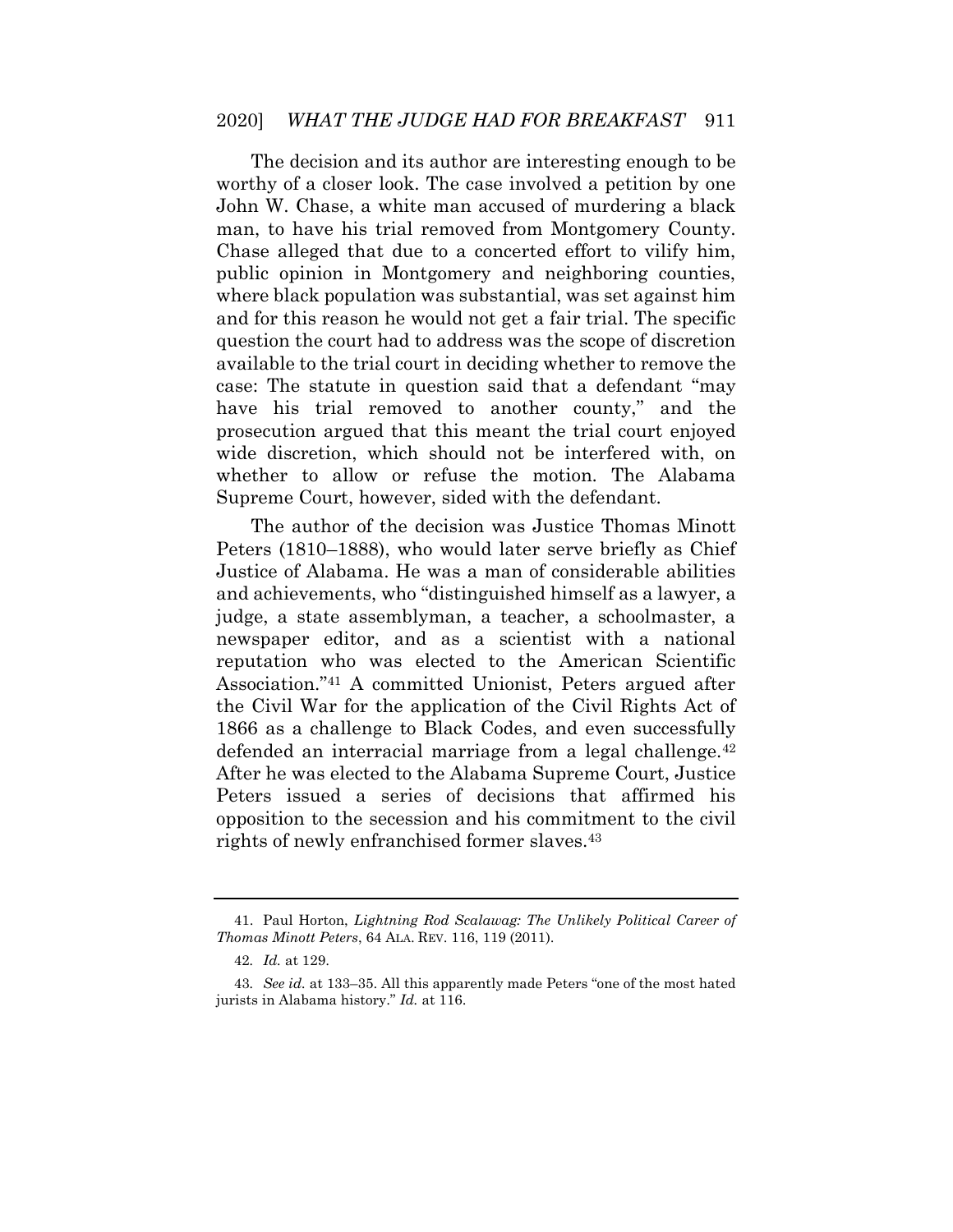Justice Peters's *Chase* decision consisted of two steps. He first explained that the right to a trial heard by a "fair and impartial jury" was a fundamental right that could never be infringed. The strength of this right, he argued, affected the scope of the discretion. Consequently, Peters argued that the word "may" in the relevant statute should be read as "must," assuming the facts regarding the impediments to a fair trial are shown to be true. As something of a rhetorical flourish Justice Peters then considered the dangers of wide discretion. The full passage from which some words have already been quoted reads as follows:

The writer of this opinion has known a popular judicial officer grow quite angry with a suitor in his court, and threaten him with imprisonment, for no ostensible reason, save the fact, that he wore an overcoat made of wolf skins! Moreover, it cannot safely be denied, that mere judicial discretion is sometimes very much interfered with by prejudice, which may be swayed and controlled by the merest trifles—such as the tooth ache, the rheumatism, the gout, or a fit of indigestion, or even through the very means by which indigestion is frequently sought to be avoided.<sup>44</sup>

#### Peters then added:

Whatever may have been the construction of this important statute heretofore, it is *now* evidently unwise longer to keep so indispensible [sic] a right as that of "a fair and impartial trial,["] in a criminal case, under the uncertain security of a power, so uncontrollable and liable to error as mere judicial discretion—a power that may possibly be misdirected by a fit of temporary sickness, an extra mint julep, or the smell or looks of a peculiar overcoat, or things more trivial than these, which may imperil the due course of justice in the administration of the law. Trifles, however ridiculous, cease to be trifles when they potentially interfere with the safe administration of the law.45

<sup>44</sup>*. Ex Parte* Chase, 43 Ala. 303, 310–11 (1869).

<sup>45</sup>*. Id.* at 311.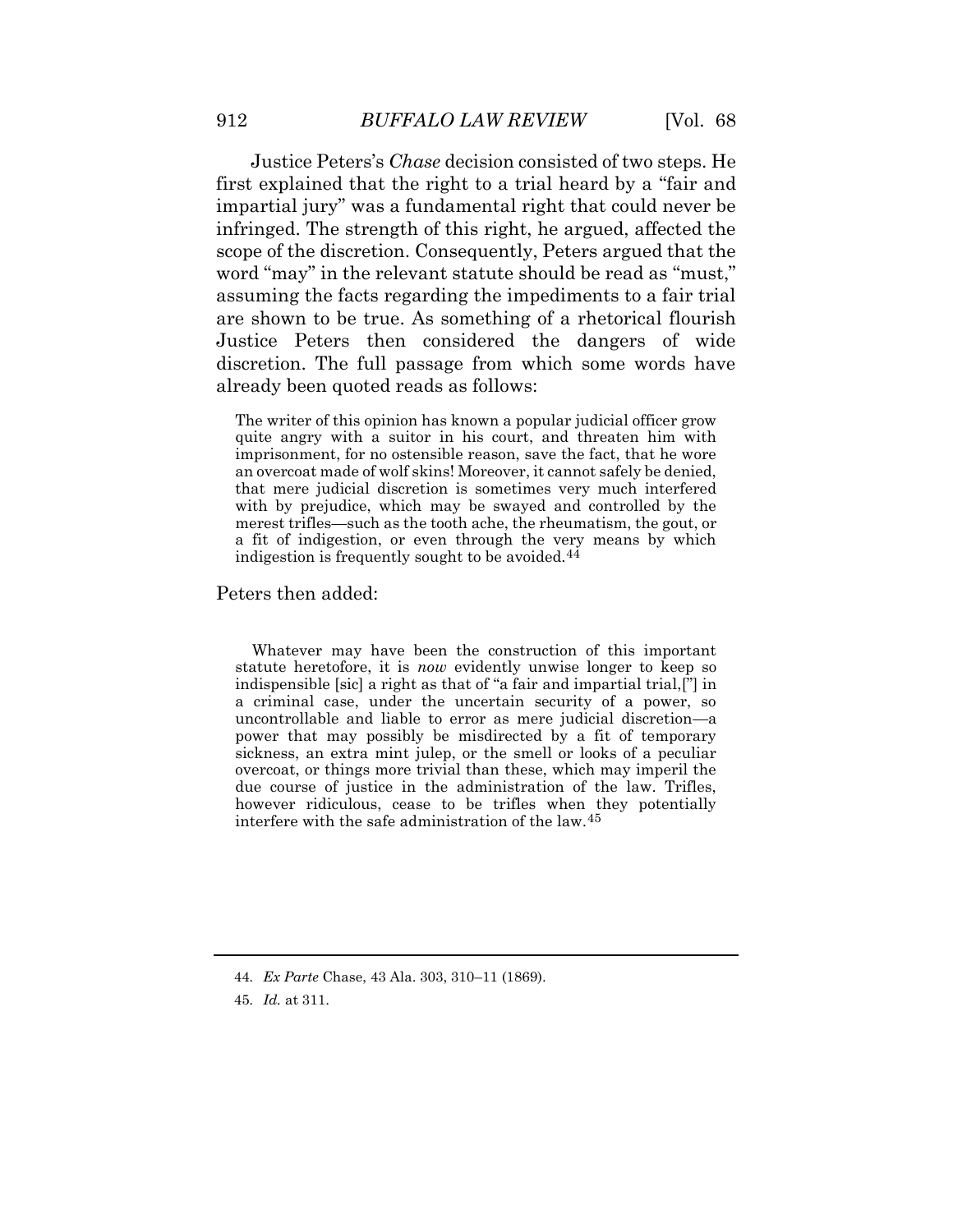Discretion, then, was dangerous, because it is likely to lead judges to rely on their unconscious prejudices and biases. This is by now a familiar idea.<sup>46</sup>

For Frank, this was just an illustration of the fact that judges were affected by the same unconscious influences that affected everyone else; or, more simply, that judges were human.<sup>47</sup> Nevertheless, Frank did not follow Justice Peters's reasoning all the way through. Frank thought the discretionary element in adjudication was ineliminable and therefore it was better openly disclosed and discussed than concealed and ignored. And like many other legal realists, he thought that some uncertainty in the law was positive as it gave the law its vitality and ability to adapt to changing circumstances.<sup>48</sup> But it is clear why he focused on this issue more than other legal realists: Frank had a life-long obsession with trials. In his mind, other legal scholars (including most legal realists) suffered from a malady he called "appellate-court-itis," the excessive focus on appellate courts.<sup>49</sup> He thought trials were far more important than appellate decisions and deserved much greater attention than they received, not least because their outcomes were far less predictable.

<sup>46.</sup> In this sense, the expression "what the judge had for breakfast" (without reference to the legal realists) has appeared in more recent court decisions, including one Supreme Court dissent. *See* Blakely v. Washington, 542 U.S. 296, 332 (2004) (Breyer J., dissenting) (arguing that with indeterminate sentences "[t]he length of time a person spent in prison appeared to depend on what 'what the judge had for breakfast' on the day of sentencing."); *see also* Corder v. Corder, 34 Cal. Rptr.3d 294, 323 (Ct. App. 2005), *rev'd*, 161 P.3d 172 (Cal. 2007).

<sup>47</sup>*. See* Frank, *Are Judges Human?*, *supra* note 22; Frank, *supra* note 37.

<sup>48</sup>*. See* FRANK, *supra* note 32, at 98. For other realists expressing this view see, for example, William O. Douglas, *The Dissent: A Safeguard of Democracy*, 32 J. AM. JUDICATURE SOC'Y 104, 105 (1948); Joseph C. Hutcheson, Jr., *The Glorious Uncertainty of Our Lady of the Law*, 23 J. AM. JUDICATURE SOC'Y 73 (1939); Karl N. Llewellyn, *Remarks on the Theory of Appellate Decision and the Rules of or Canons about How Statutes Are to Be Construed*, 3 VAND. L. REV. 395, 397 (1950).

<sup>49.</sup> Frank, *supra* note 34, at 23. Frank's target here is only Benjamin Cardozo. Elsewhere Frank led a more general charge against what he called "the upper court myth, the myth that upper courts are the heart of court-house government." FRANK, *supra* note 36, at 222–24.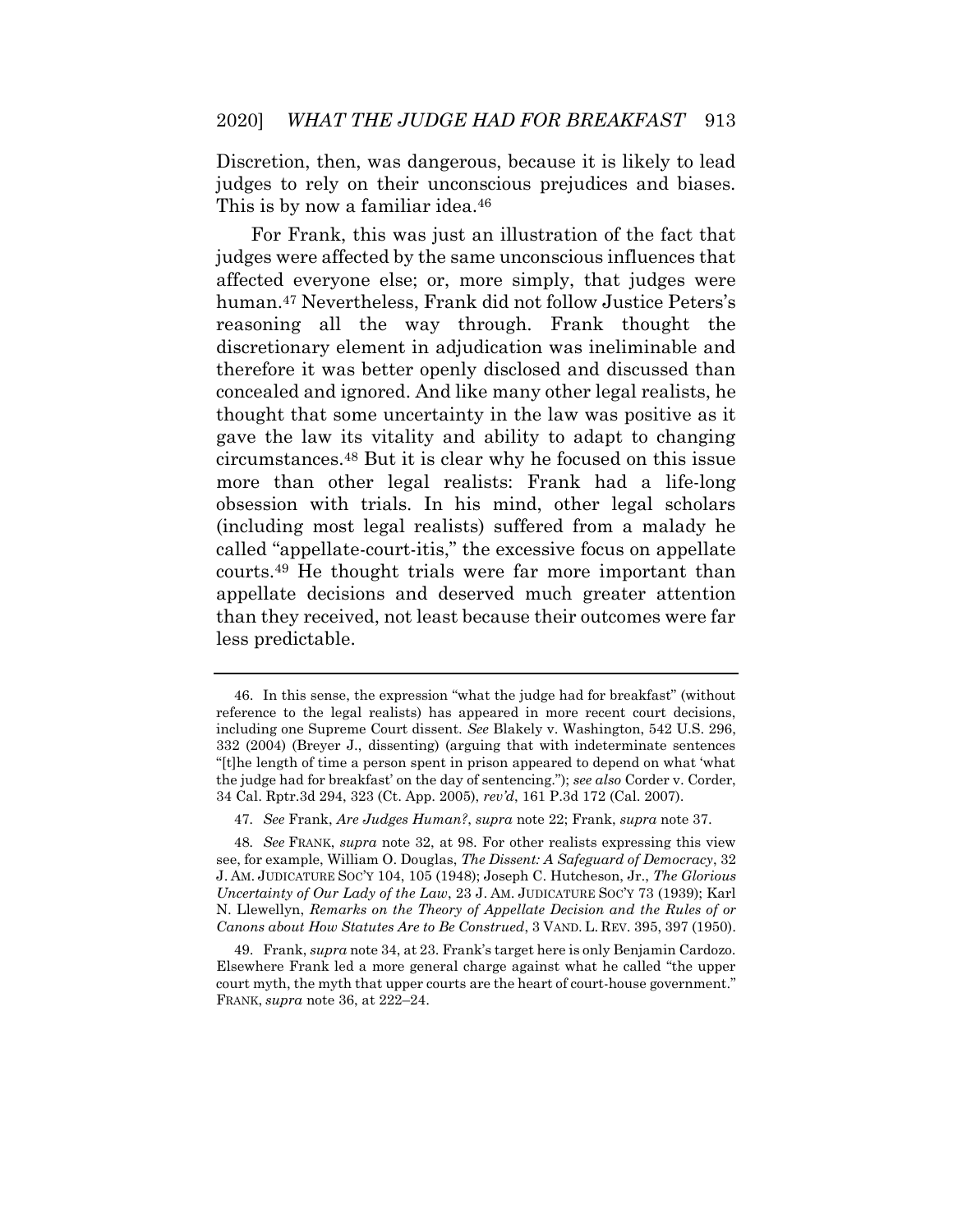Contrary to his image as someone who dismissed legal rules and legal reasoning, Frank insisted that they mattered a great deal.<sup>50</sup> He went so far as to say that the much-derided Langdellian method was a "signal success" with respect to teaching and preparing for appellate litigation.<sup>51</sup> By contrast, trials largely turned on the determination of facts, and facts, as Frank memorably put it, "are guesses." <sup>52</sup> This interest in the trial may explain his willingness to discuss the gastronomical idea more openly than others. Appellate decisions are less often decided on the spot and are typically decided by a multi-member panel. These factors reduce the odds that the fleeting discomforts that afflict us all on occasion will affect the outcome of a given case.<sup>53</sup> Their potential for influence is more significant, however, in the many quick, reasons-free decisions that are part of every trial.<sup>54</sup>

Though Frank is sometimes said to have softened in his later years, especially after his appointment to the federal Court of Appeal for the Second Circuit,<sup>55</sup> his 1949 book *Courts on Trial* retains the vigor of his earlier offerings. In it, Frank returned to the topic of the hidden influences on judicial decision making and once again did not shy from

53*. Cf.* Chris Guthrie et al., *Blinking on the Bench: How Judges Decide Cases*, 93 CORNELL L. REV. 1, 35–37 (2007) (more time and written judgments can undercut intuitive judgment); Chad M. Oldfather, *Writing, Cognition, and the Nature of the Judicial Function*, 96 GEO. L.J. 1283, 1314, 1324–27 (2008) (writing increases deliberation and undermines intuitive judgment).

54. At times Frank recognized that the "personal element" affects appellate judges as well. *See* Frank, *Are Judges Human?*, *supra* note 22, at 29. But it seems he acknowledged that this element is more significant in explaining the outcomes of trials. *See id.* at 29–30.

55*. See* Edgar Bodenheimer, *Cardozo's Views on Law and Adjudication Revisited*, 22 U.C. DAVIS L. REV. 1095, 1117 (1989); R.H. Graveson, Book Review, 32 J. COMP. LEGIS. & INT'L L. 110, 110 (1950).

<sup>50</sup>*. See* FRANK, *supra* note 36, at 196.

<sup>51.</sup> Jerome Frank, *Both Ends Against the Middle*, 100 U. PA. L. REV. 20, 22 (1951).

<sup>52</sup>*. See* FRANK, *supra* note 34, at 14.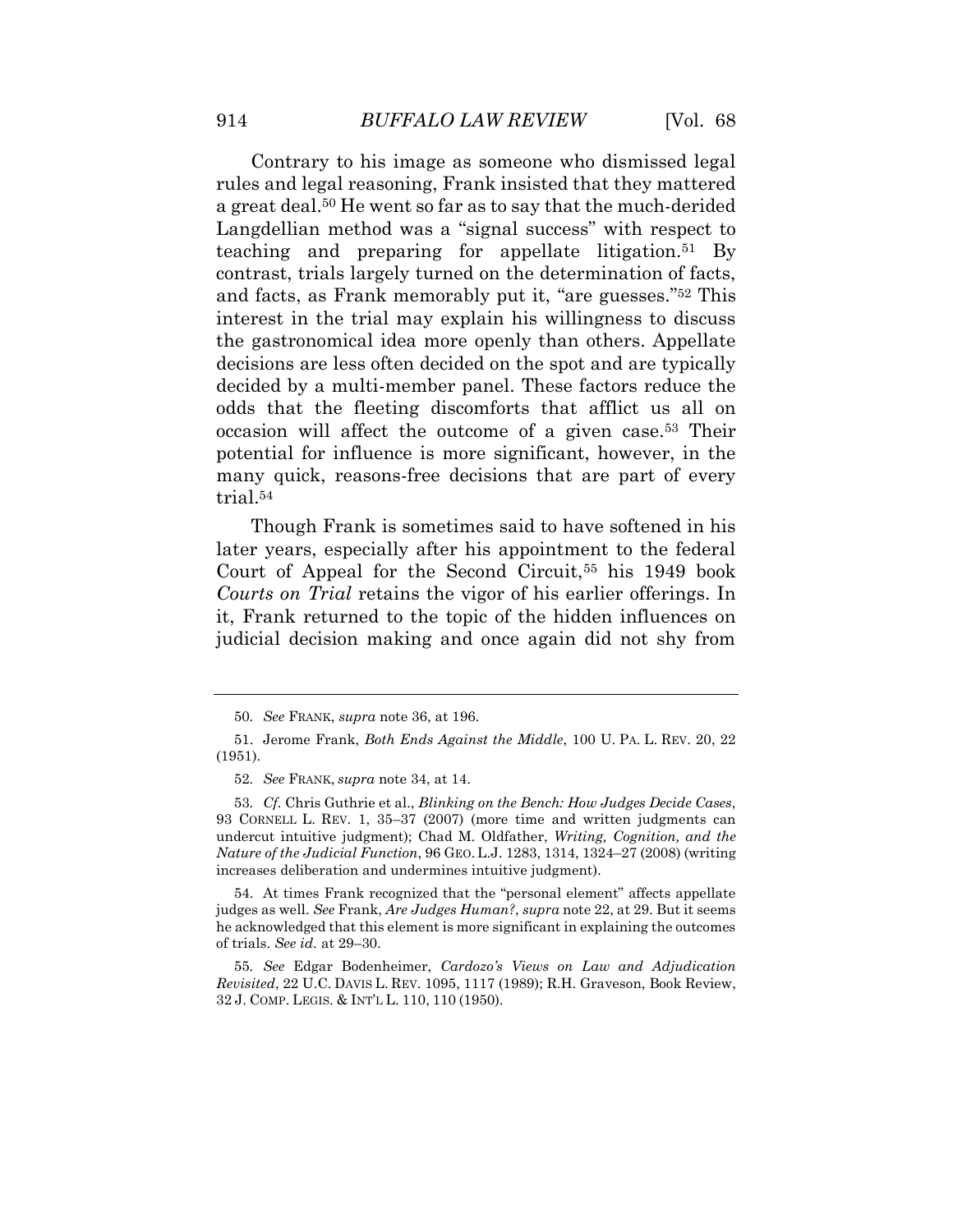making a reference to judges' stomachs. As he put it, though "no one, except jocularly, has ever proposed explaining all or most decisions in terms of the judges' digestive disturbances," <sup>56</sup> such effects could not be ignored. "Out of my experience as a trial lawyer," he wrote, "I can testify that a trial judge, because of overeating at lunch, may be so somnolent in the afternoon court-session that he fails to hear an important item of testimony and so disregards it when deciding the case." 57

There is a further twist to the story, for the attitude toward the judge's indigestion reveals something about an important divide among the legal realists. Elsewhere, I have argued that what we now call "legal realism" consisted of two very distinct groups of scholars, who on a series of issues held very different views. One realist group was realistic in the sense that it wanted to make the academic study of law more oriented toward legal practice. It saw the real danger in what it perceived as an excessively theoretical approach to the study of law, one that did not adequately reflect law as it was found in the real world. The other realist strand wanted to push the academic study of law in the opposite direction, away from legal practice and in the direction of greater ties with the rest of the university, and especially with the natural sciences. Those who belong to this group were realist in the sense that they considered the study of law continuous with scientific realism.<sup>58</sup> Llewellyn and Frank were the most notable members of the first group, and as such were willing to say that these psychological factors were part of the law, or (if it's any different) part of legal practice.<sup>59</sup> On the other

59*. See* Frank, *Are Judges Human?*, *supra* note 22, at 31–39; Karl N. Llewellyn, *How Appellate Courts Decide Cases* (pt. 1), 16 PA. B. ASS'N Q. 220, 227

<sup>56.</sup> FRANK, *supra* note 32, at 162.

<sup>57</sup>*. Id.*

<sup>58</sup>*. See* Dan Priel, *The Return of Legal Realism*, *in* THE OXFORD HANDBOOK OF LEGAL HISTORY 457, 464–69 (Markus D. Dubber & Christopher Tomlins eds., 2018); *see also* ANTHONY T. KRONMAN, THE LOST LAWYER: FAILING IDEALS OF THE LEGAL PROFESSION 68, 195–96 (1993).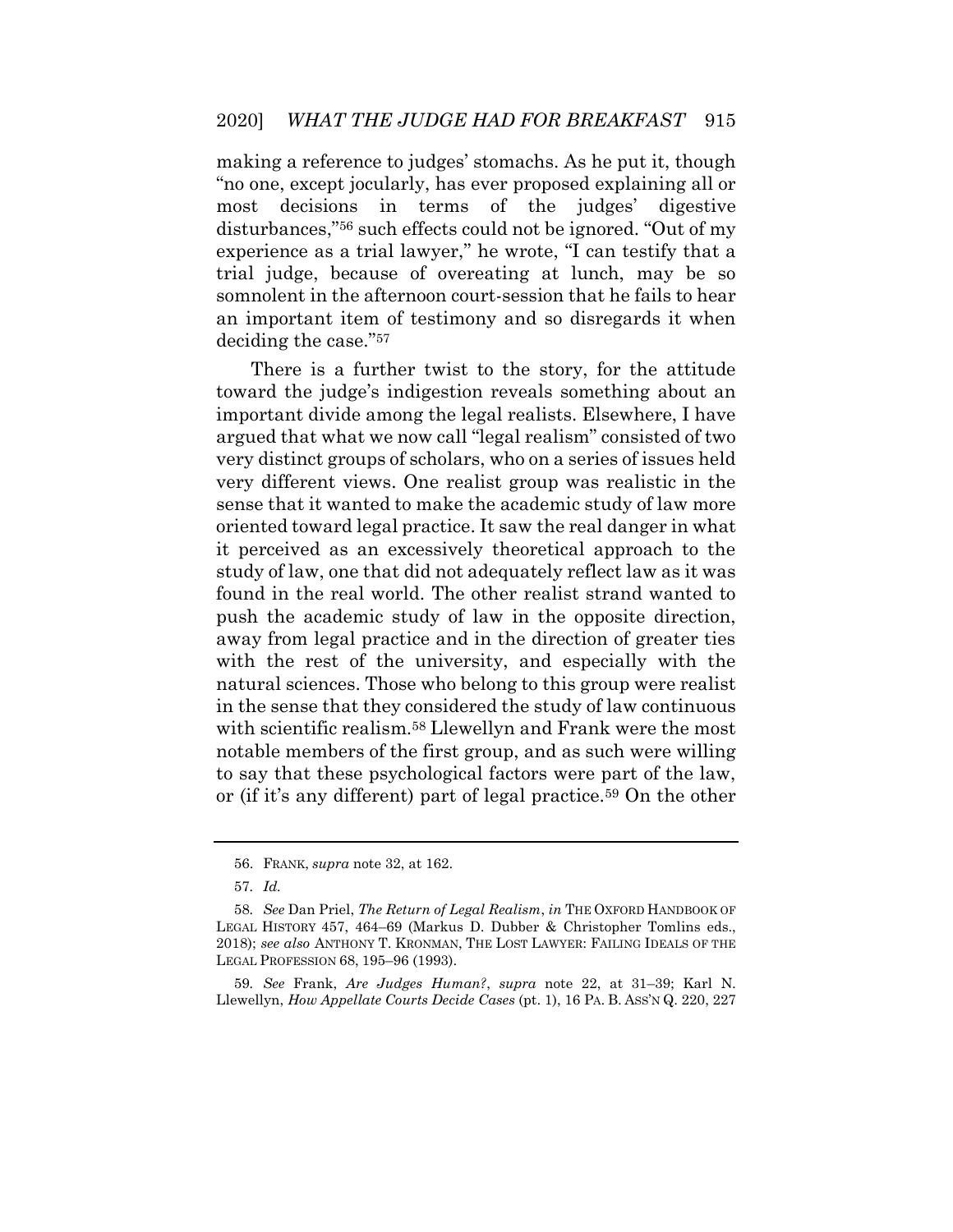hand, perhaps because of their resistance to the application of scientific method to the law, they did not seek to examine the matter empirically.

Because the practice-oriented realists looked at law from the perspective of the practitioner, they tended to focus on the individual case, and considered the subjective, human aspect of the law as inevitable and ineradicable. Instead of ignoring it, or futilely seeking to eliminate it, they thought lawyers should acknowledge it and to some extent even embrace it as a source of law's vitality.<sup>60</sup> The idea that judicial decisions were on occasion influenced by the judge's state of digestion fit right into this view and from this perspective may not even look like an unmitigated evil. It was a vivid illustration that law was an intuitive human art, not an exact science. The scientific realists, on the other hand, were more interested in identifying general patterns. Like the natural scientists who were their models, they wanted to discover order underneath the messiness of surface-level reality. And unlike the practice-oriented realists, they tended to think that uncertainty in the law was a hindrance to social progress.<sup>61</sup> Felix Cohen thus criticized "certain advocates of realistic jurisprudence" for their "willing[ness] to look upon decisions as simple unanalyzable products of judicial hunches or indigestion." "Law," he

<sup>(1945).</sup>

<sup>60.</sup> See sources cited at *supra* note 48, all of which are from practice-oriented realists. This moderate embrace of uncertainty should not be mistaken for the view that judges were free to decide cases any way they wanted. Contrary to prevailing views on the realists, they believed legal doctrine was usually fairly determinate and capable of constraining judges. *See* Llewellyn, *supra* note 25, at 599 ("Do rules do a one hundred percent job of deciding cases with predictable certainty? They do not . . . . But what that does is only to show that one particular half-true formulation never should have had currency as being a whole truth. It does not show 'uncertainty' in the law, and in any sense of coin-flipping chanciness.").

<sup>61</sup>*. See, e.g.*, Felix S. Cohen, Book Review, 17 A.B.A. J. 111, 112 (1931) (reviewing FRANK, *supra* note 32) ("Uncertainty . . . is adventure, but adventure is hunger and thirst and heart-ache and death. Civilization rests upon a vast, intricate complex of expectations and prophecies.").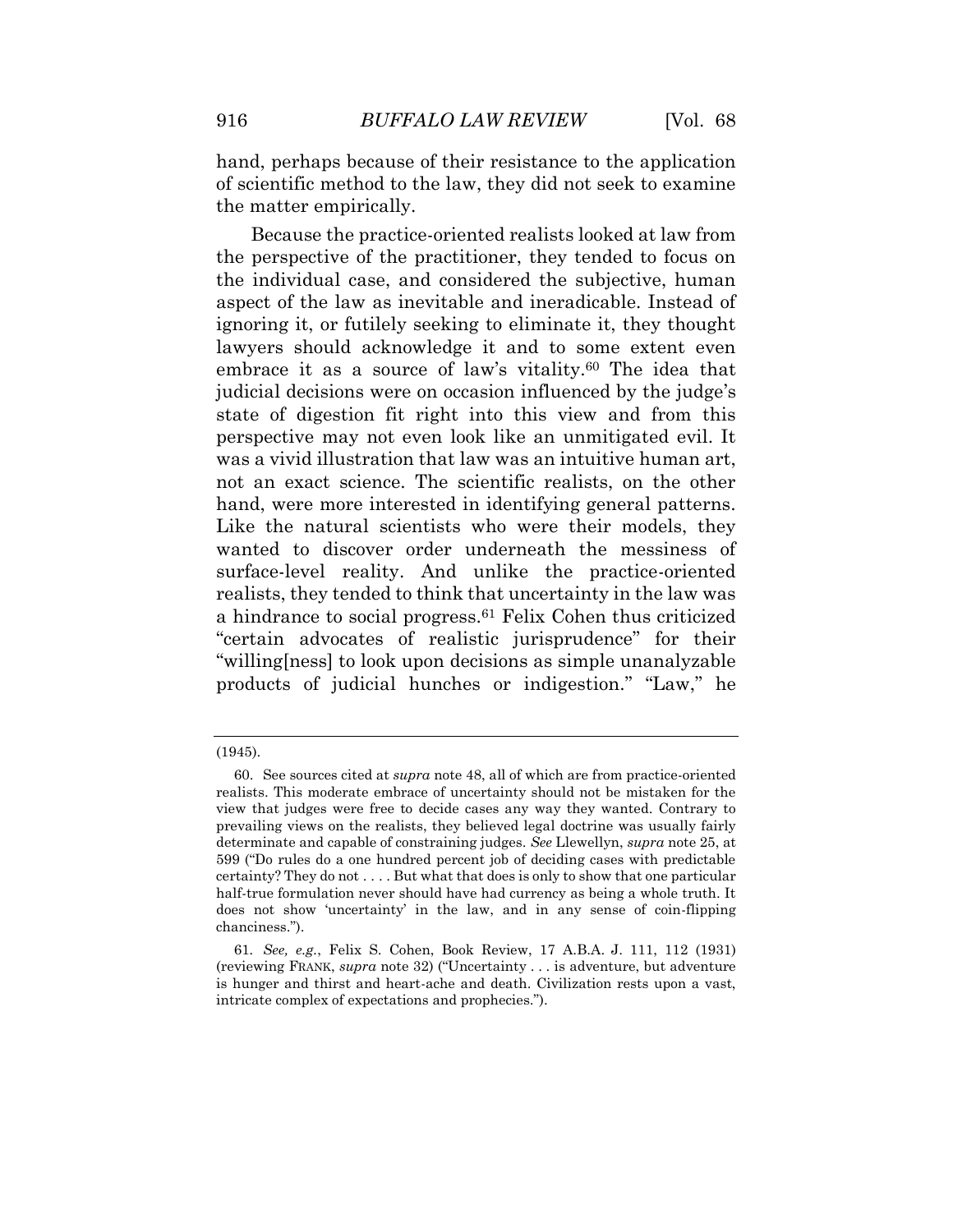countered, "is not a mass of unrelated decisions nor a product of judicial bellyaches." With the right scientific methods one can discover that law was grounded in "predictable, social determinants that govern the course of judicial decision." 62

<sup>62.</sup> Felix S. Cohen, *Transcendental Nonsense and the Functional Approach*, 35 COLUM. L. REV. 809, 843 (1935); *see also* Felix S. Cohen, *Field Theory and Judicial Logic*, 59 YALE L.J. 238, 261 (1950) (criticizing Beccaria's "'breakfast theory' of judicial behavior" for failing to reveal "any correlation between bananas or dyspepsia and the law of sales").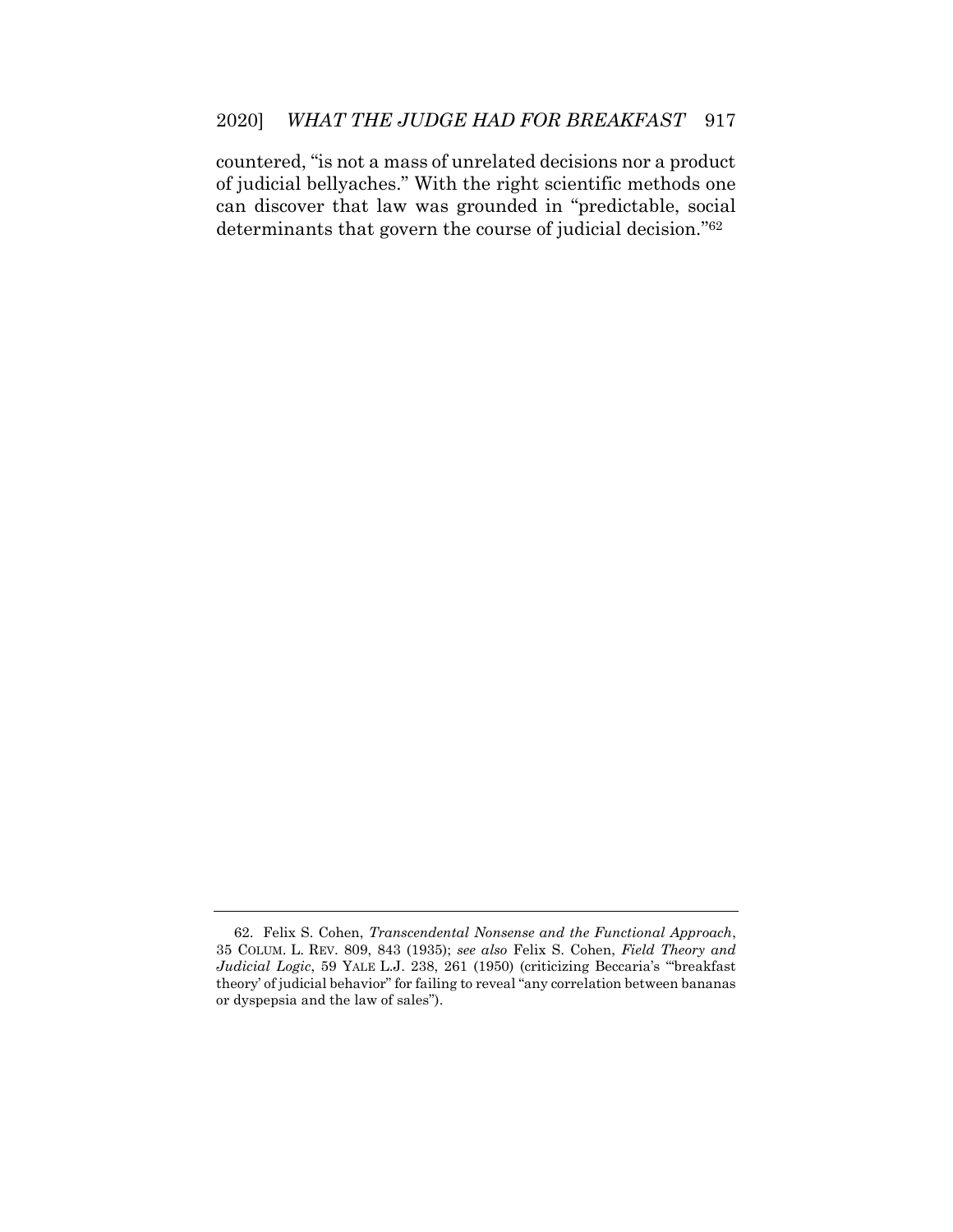#### III. BUT OTHERS SAID THIS BEFORE

<span id="page-20-0"></span>When Frank wrote about judicial indigestion in *Courts on Trial*, he added illustrative quotations from Alexander Pope, Charles Dickens, Lord Campbell, and Michel de Montaigne, all drawing some link between adjudication and digestion.<sup>63</sup> That these remarks came mostly from nonlawyers may have served to show that lawyers, perhaps out of excessive protectiveness to the image of their profession, were hiding something that others have long known. If we follow Frank's lead and look at pre-realist writings, especially outside traditional legal sources, we find that the idea that judges' rulings may be influenced by what they ate is older than the legal realists. In nineteenth-century bar journals there were multiple complaints about how a judge's disposition, including the state of his digestion, affected a convicted criminal's punishment.<sup>64</sup> The idea was seemingly familiar enough that as early as the late nineteenth century one finds casual references to it in newspapers. For example, in 1899 a Minnesota newspaper reported on a lecture by a pastor named Samuel G. Smith, in which he declared that "the administration of justice in the police courts depends largely upon the digestion of the judges." <sup>65</sup> A few years into the twentieth century, a letter to the editor to the *Sunday Oregonian* stated that "[t]he same Judge might, in accordance with the condition of his digestion at the time, rule favorably today and unfavorably tomorrow." <sup>66</sup> Nor was

<sup>63</sup>*. See* FRANK, *supra* note 32, at 162–63.

<sup>64</sup>*. See, e.g.*, F.M.C., *Inequality of Sentences*, 10 WEEKLY CIN. L. BULL. 27, 27 (1883) ("A bad digestion has no doubt caused many a man to spend years in the penitentiary, while a sunny disposition has allowed many an infamous rascal to escape well-deserved punishment."); *Punishment of Crime*, 1 OHIO L.J. 108, 108 (1880).

<sup>65</sup>*. Slums in Life of Cities*, ST. PAUL GLOBE, Nov. 18, 1899, at 8.

<sup>66.</sup> W.V. Lance, letter to the editor, *Dilatory Moves in Law: Some Judges' Decision Shown to Be Matters of Digestion*, SUNDAY OREGONIAN (Portland), Mar. 7, 1909, § 3 at 10. Some years later the same newspaper summarized an early empirical study on sentencing, and concluded that "the length of sentences imposed by the same judge over a period of time varied for the same offense,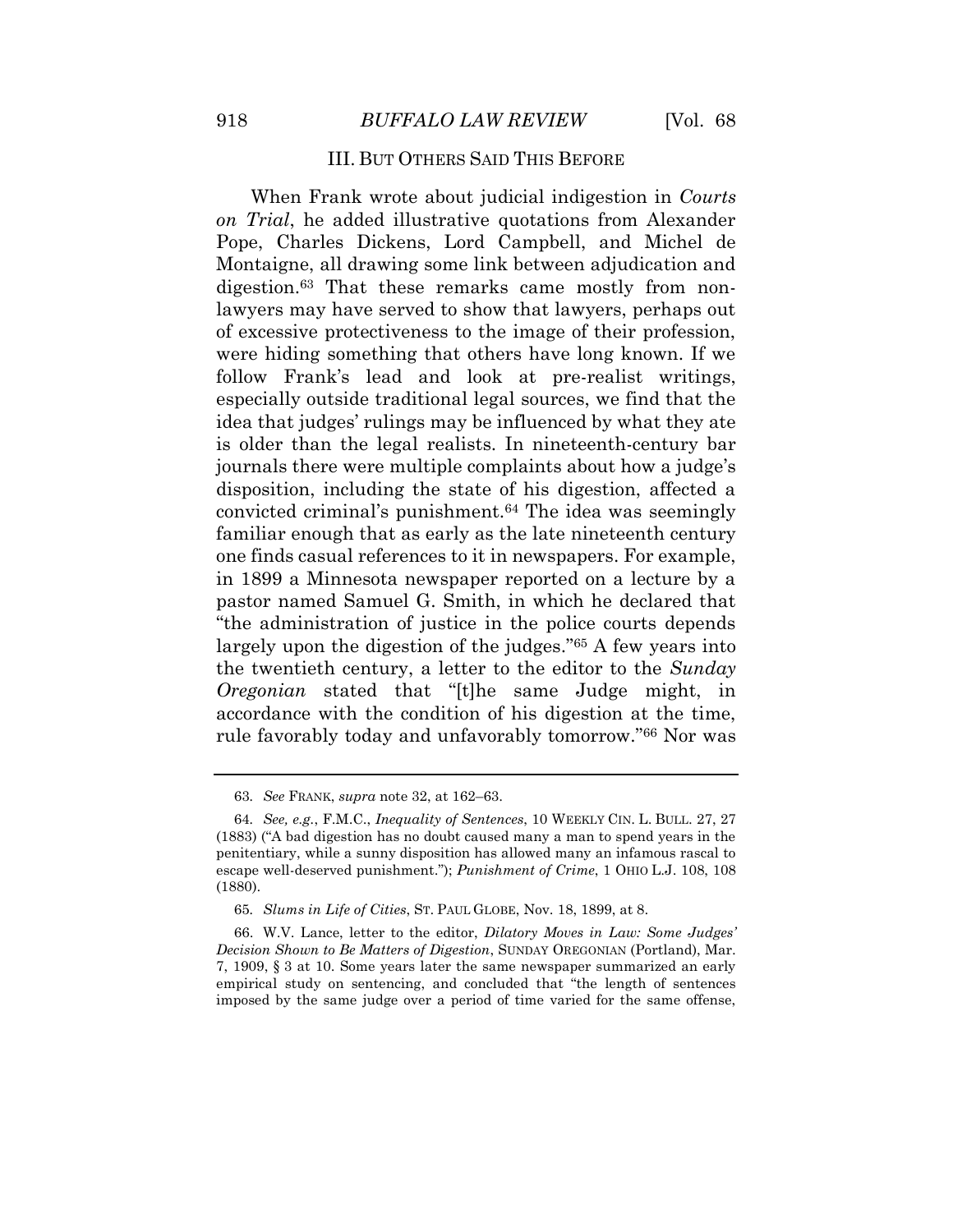this idea, as its present-day association with American legal realism would suggest, uniquely American, as one finds it in British newspapers as well.<sup>67</sup> The earliest newspaper reference to the connection between adjudication and digestion that I have been able to find appears in a news report on the oral argument in a case heard before the Court of Common Pleas in London. This litigation arose out of a contempt of court order to jail a litigant who had insulted the judge. The plaintiff then sued the judge and various court officers for trespass to the person claiming that the order was invalid. One of his lawyer's arguments in court was that the warrant was invalid because it was insufficiently specified. Among other problems, it did not explain the nature of the insult, making it impossible for a superior court to examine whether it was of a kind that warranted a contempt order. According to the report, the lawyer explained that without a clear definition of the insult, "a man's liberty might depend upon the state of a judge's digestion, and whether or not his supper on the previous night had agreed with him." <sup>68</sup> Despite this and other valiant efforts, he lost the case.<sup>69</sup>

Evidently, then, long before the legal realists, there was a kind of received wisdom among cynical (or perhaps, realistic) observers of the operation of law that personal and psychological factors affected adjudication. Probably the most prominent person before the legal realists to suggest judicial decision making was influenced by such factors, and to treat it as a serious and persistent topic for discussion, was

68*. Court of Common Pleas*, MORNING CHRON. (London), Apr. 25, 1850, at 7.

depending, perhaps, upon the judge's digestion and the state of public opinion, but the variance was still greater as between jurists." MORNING OREGONIAN (Portland), Oct. 21, 1932, at 8.

<sup>67</sup>*. See Occasional Notes*, PALL MALL GAZETTE (London), Jan. 20, 1890, at 2; *Summary of News*, MANCHESTER GUARDIAN, June 1, 1905, at 6.

<sup>69.</sup> The decision in the case is reported in Levy v. Moylan, S.C. 1 L.M. & P. 307, 14 Jurist 983, 138 Eng. Rep. 78 (C.P. 1850). Though these reports all contain slightly different summaries of the oral argument, *see* S.C. 1 L.M. & P. at 308– 11, 14 Jurist at 984, 138 Eng. Rep. at 82–84, which are all consistent with the newspaper report, none of them mentions judicial digestion.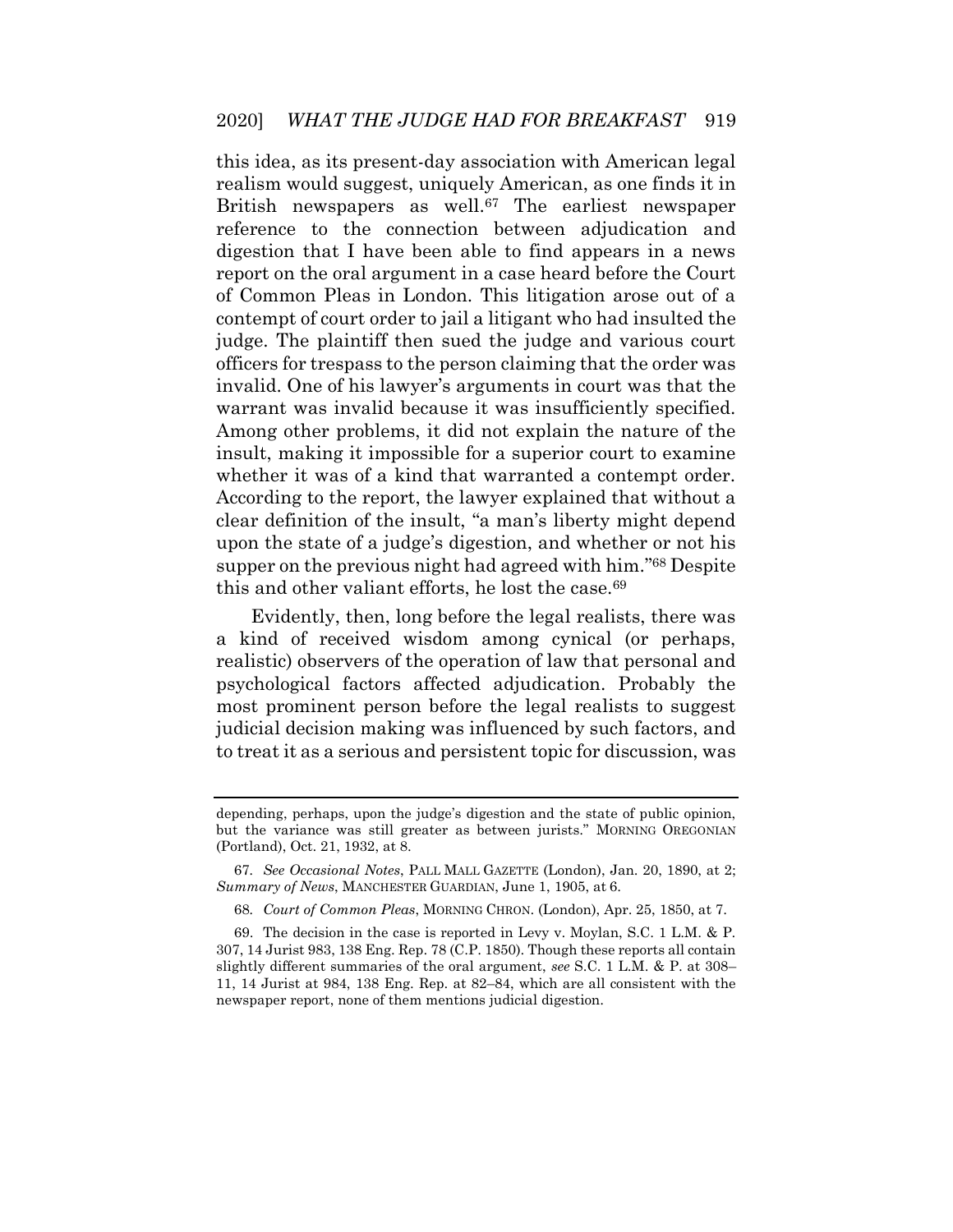Charlton T. Lewis (1834–1904). Lewis had a wide-ranging career as a scholar and a lawyer. He wrote a history of Germany, compiled a Latin dictionary, and in the course of his life lectured on a remarkably diverse range of topics, including mathematics, Greek, and insurance. In addition to all that, he served as counsel for the Mutual Insurance Company, and for a short time served as the managing editor of the New York *Evening Post*. <sup>70</sup> Another issue that preoccupied Lewis was prison reform, and late in his life he served as president of the New York State Prison Association. In this capacity he gave a lecture entitled "The Principles Underlying the Problems of Crime," which according to a contemporaneous newspaper report criticized the wide variance in punishment for a similar crime in the different states, as well as within a single state: "You have but to look at the sentences inflicted by the different judges of this city for similar offences [sic] to see how far [the] administration [of justice] in one State attains its ends. The term of imprisonment which is fixed for a particular convict depends far more upon the temper and digestion of the judge than upon considerations of vital justice." <sup>71</sup> A few weeks later, a brief note with an identical title and with Lewis's byline, appeared in some regional newspapers (see [Figure](#page-23-0) *[1](#page-23-0)*).<sup>72</sup>

<sup>70.</sup> The information in the text is based on *Charlton T. Lewis Dead*, SUN (New York), May 27, 1904, at 3; *C.T. Lewis Dead*, N.Y. TRIB., May 27, 1904, at 9; *Charlton Thomas Lewis*, *in* OBITUARY RECORD OF GRADUATES OF YALE UNIVERSITY (5th ser.) 324 (1904).

<sup>71</sup>*. See Justice to Criminals*, N.Y. TRIB., July 19, 1902, at 5.

<sup>72</sup>*. See* Charlton T. Lewis, *Justice to Criminals*, RIVER PRESS (Fort Benton), Sep. 3, 1902, at 8; BISBEE DAILY REV., Sep. 6, 1902, at 5.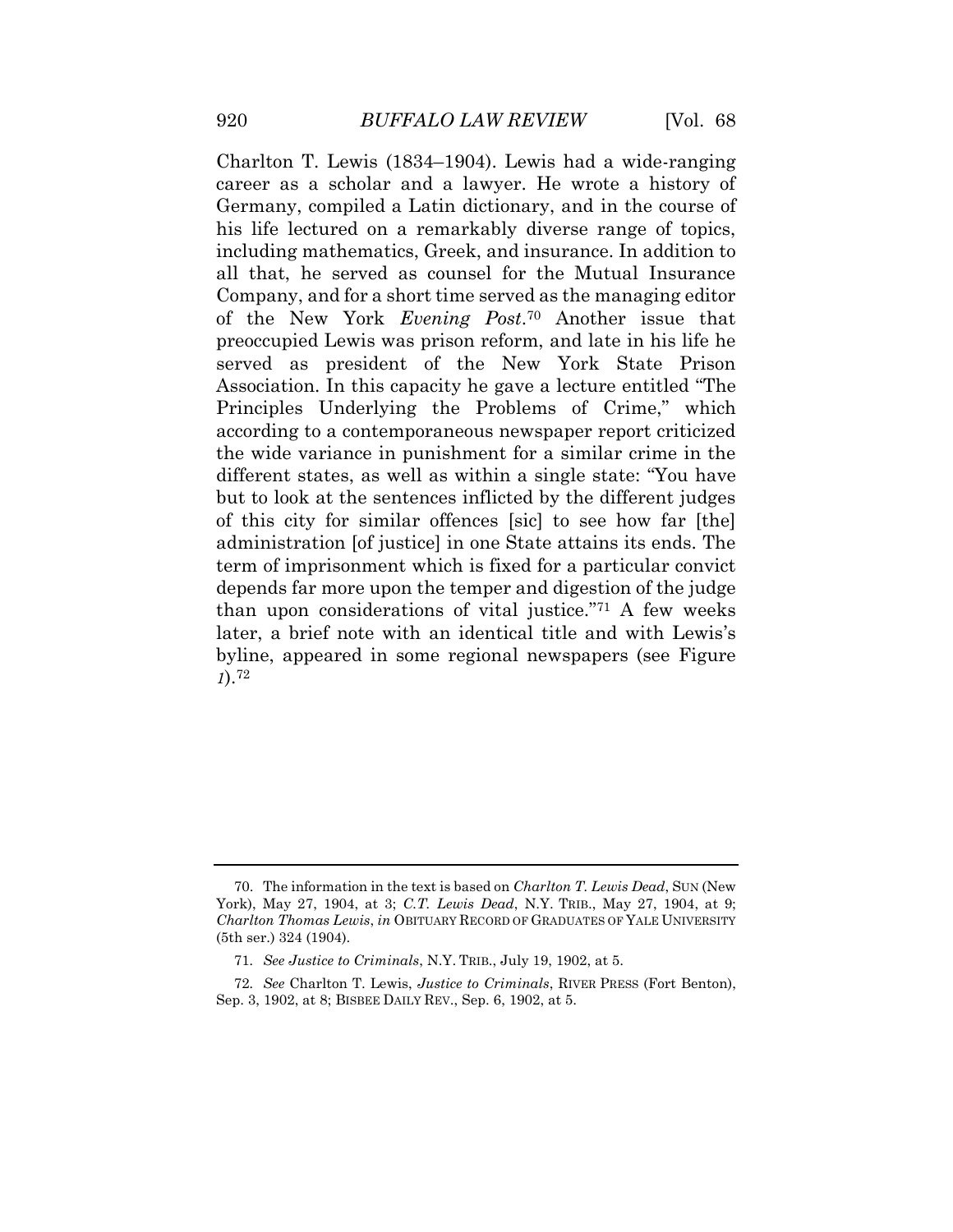#### **CRIMINALS JUSTICE**

**CHARLTON** 



HE central fact of the history of penal law is that THE PRESENT USE OF PRISONS FOR SO CALLED PUNISHMENT IS NOT FOUNDED UPON PRINCIPLE, but was simply an accident of convenience. No one ever devised them as a method for the treatment of criminals. Sentences to

terms of imprisonment in them developed from their mere utility in holding prisoners awaiting trial or execution.

Penal law attempts to define each offense and give it a name. Guilt, so far as the penal law is concerned, is measured on this scale. Yet the objects treated by the penal law are not crimes, but criminals. THE PRETENSE THAT JUSTICE IS METED OUT BY THE PENAL LAW IS LAUGHED TO SCORN BY A GLANCE. You have but to look at the sentences inflicted by different judges for similar offenses to see how far its administration in any state attains its ends.

THE TERM OF IMPRISONMENT WHICH IS FIXED FOR A PARTICULAR CONVICT DEPENDS FAR MORE UPON THE TEMPER AND DIGESTION OF THE JUDGE THAN UPON CONSIDERATIONS OF VITAL JUSTICE.

<span id="page-23-0"></span>Figure 1: Charlton Lewis on criminal justice reform, *Bisbee Daily Review* (Sep. 6, 1902).

I have not been able to locate the full text of this address either as a published article, or among Lewis's archived papers which are now kept at Yale University. Many of his published lectures from the same period convey a very similar message, although none mentions the judge's digestion.<sup>73</sup> For example, in a 1904 address before the Annual Congress of the National Prison Association, Lewis contended that "[c]onscientious, careful and humane as judges almost always are in performing this terrible duty, no one can attend our criminal courts without observing the

<sup>73.</sup> Charlton Lewis, like the scientific legal realists a generation later, was committed to the application of scientific method to legal reform on the basis of welfarist principles. *See* Lewis, *Principles*, *infra* note 74, at 77; *see also The Reform of Penal Law*, N.Y. TIMES, May 16, 1903, at 5.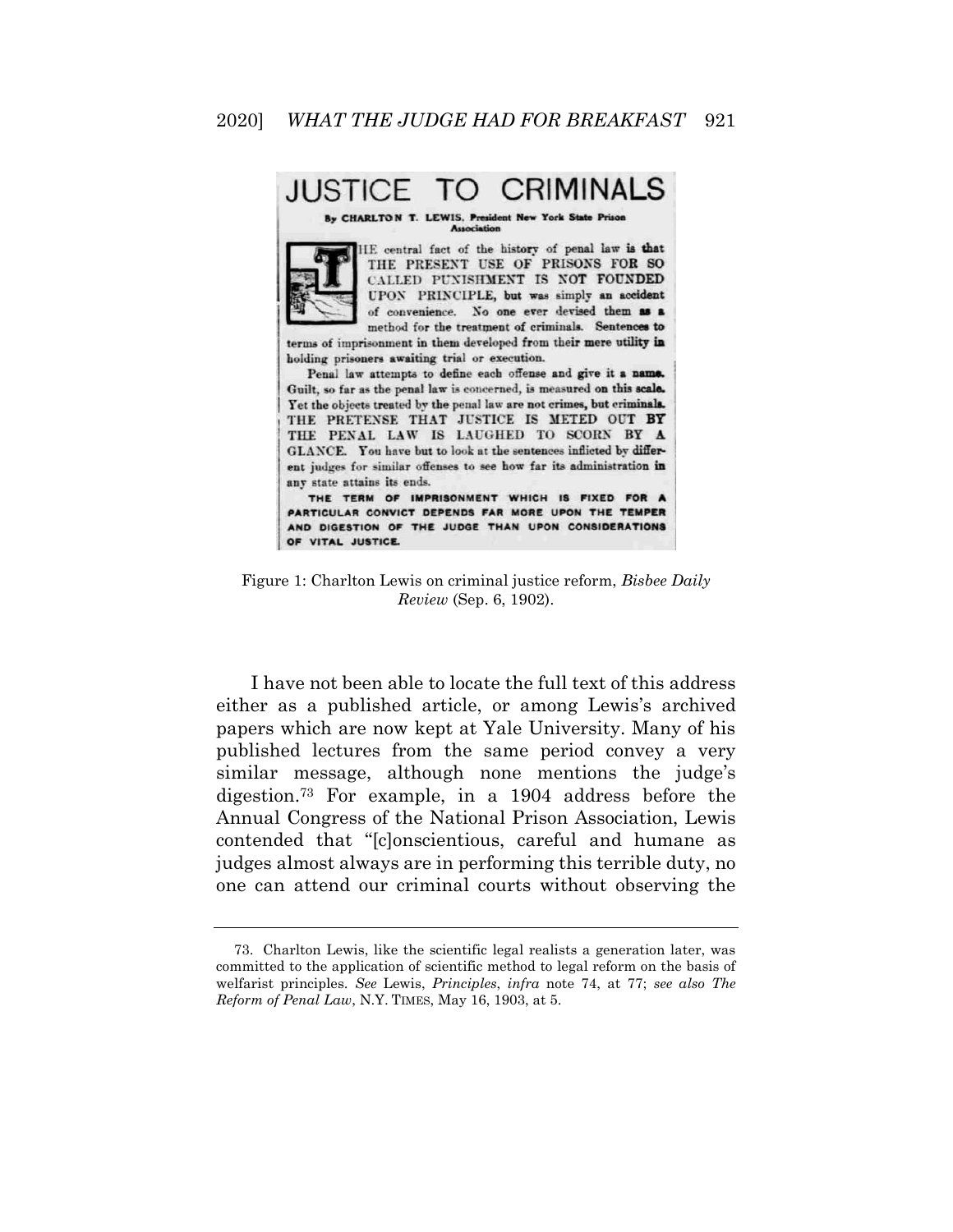multitudes of instances in which sentences are passed of surprising severity or mildness, because of some characteristic or even some passing mood of the judge himself."<sup>74</sup> Though the sentiment is the same, it is possible that the reference to the state of a judge's digestion was added extemporaneously.

All these references to the idea outside academic writing explain why when a few scholars finally decided to study empirically the question of divergence among judges in punishment, a colleague told them the study was pointless, because "everyone knew that what the judge had for breakfast frequently determined the length or kind of sentence he gave." <sup>75</sup> Exploring the idea was not worth the

75. Frederick J. Gaudet et al., *Individual Differences in the Sentencing Tendencies of Judges*, 23 J. AM. INST. CRIM. L. & CRIMINOLOGY 811, 812 (1933). The conclusion of this early study was that sentencing outcomes are actually

<sup>74.</sup> Charlton T. Lewis, *False Sentiment the Bane of Penal Law*, *in* PROCEEDINGS OF THE ANNUAL CONGRESS OF THE NATIONAL PRISON ASSOCIATION OF THE UNITED STATES 155, 159 (1904). For other expressions of the same idea see Charlton T. Lewis, *Annual Report of the Executive Committee*, *in* FIFTY-NINTH ANNUAL REPORT OF THE PRISON ASSOCIATION OF NEW YORK 11, 12 (1904) (criticizing the "inequality of sentences arising from differences in the views and disposition of judges."); Charlton T. Lewis, *The Indeterminate Sentence*, 9 YALE L.J. 17, 18 (1899) (retributive justice "requires of every criminal judge an utter impossibility, and results in gross and startling inequalities whenever an attempt is made to apply it."); Charlton T. Lewis, *The Interest of Society in Penal Reform*, at 2–3 (undated) (available at Yale University Library, Manuscripts and Archives, Charlton T. Lewis Papers, Series I, Box 2, Folder 33); *cf.* Charlton T. Lewis, *Principles of Reform in Penal Law*, 21 ANNALS AM. ACAD. POL. & SOC. SCI. 77, 81–82 (1903) (noting differences in maximum penalties of similar crimes) [hereinafter Lewis, *Principles*]; *Calls Prisons Crime Schools*, N.Y. TRIB., Apr. 15, 1901, at 2 (reporting on an address by Charlton Lewis on penal law reform). It is interesting that Lewis advocated for indeterminate sentences, because he thought they removed the element of judicial arbitrariness from sentencing and put "the key of his prison in [the prisoner's] pocket." Lewis, *The Indeterminate Sentence*, *supra*, at 19; *see also Ohio Judges Denounce Repeal of the Indeterminate Sentence*, DAYTON DAILY NEWS, Feb. 28, 1915, at 8 (quoting appellate judge Charles E. Chittenden saying that "[t]he length of a prisoner's term should rest with an intelligent person at the prison who is able to say whether sufficient corrective measures have been exercised . . . . The term should not depend on what the judge had for breakfast."). Contrast this with Justice Breyer who used the "what the judge had for breakfast" trope for the exact opposite sentiment. See his words quoted in *supra* note 46.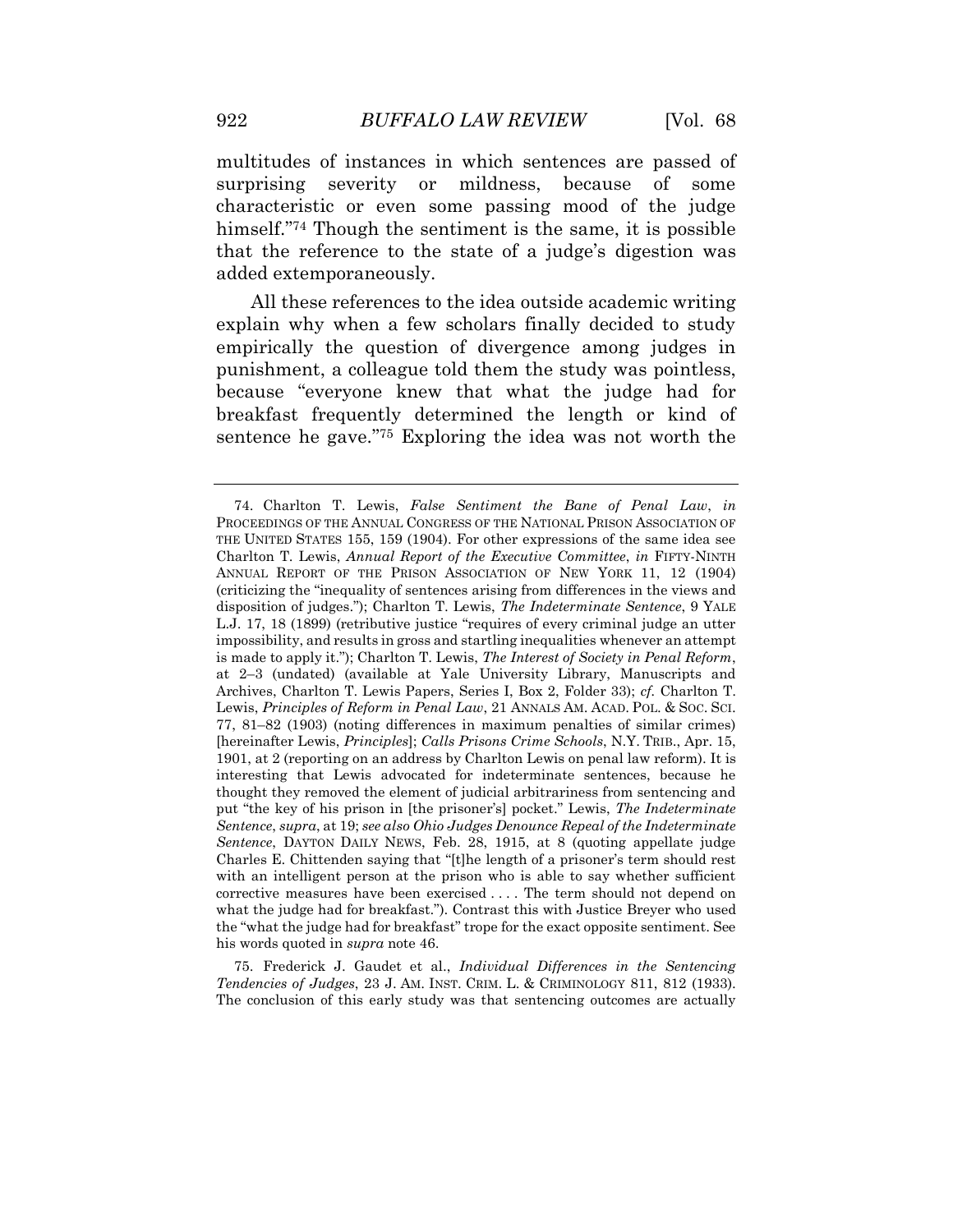2020] *WHAT THE JUDGE HAD FOR BREAKFAST* 923

bother, not because it was too heretical, but because it was too obvious.

<sup>&</sup>quot;fairly well determined" by factors to which the judge was exposed before becoming a judge. *Id.* at 814.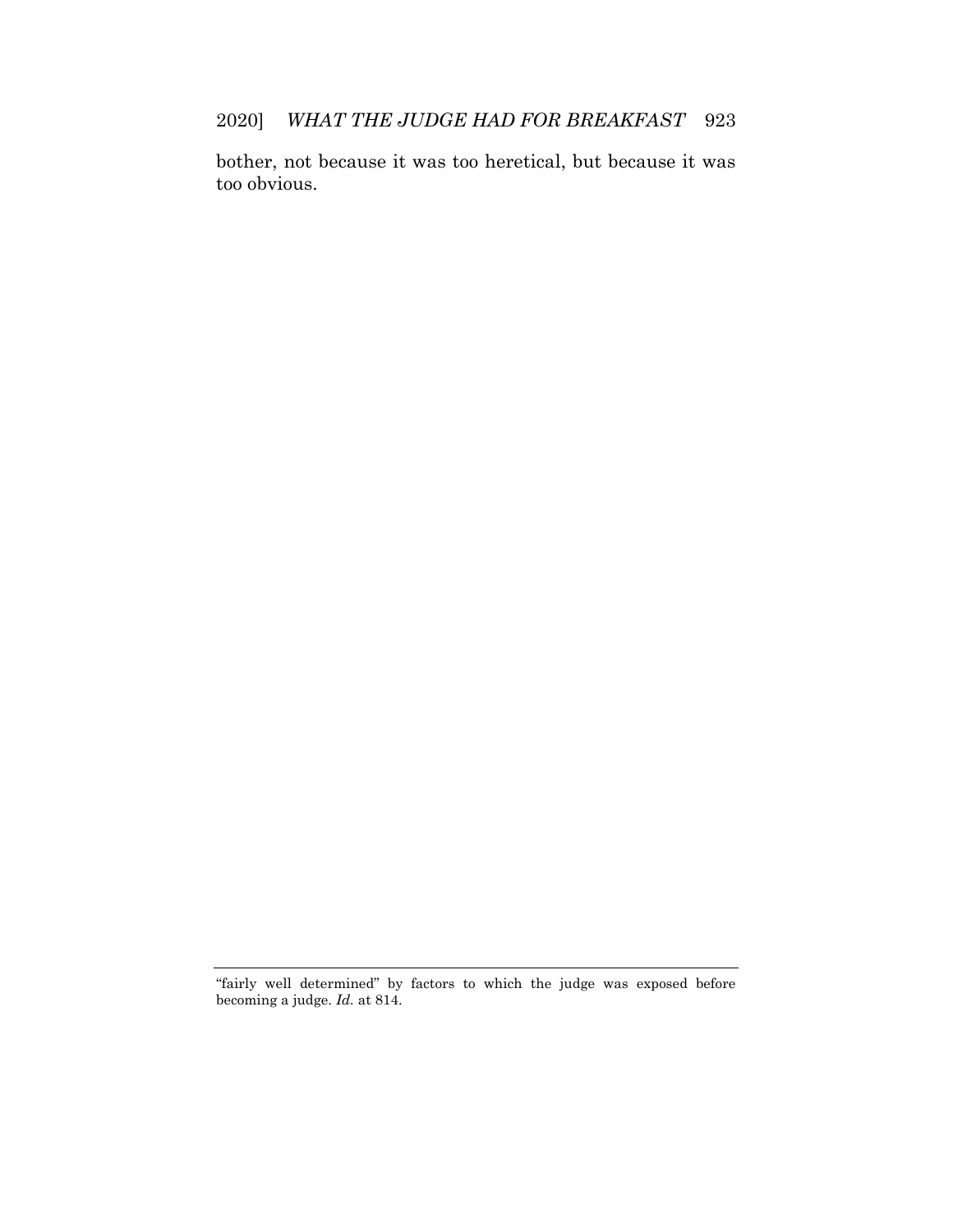#### IV. LEGAL REALISM NOW

<span id="page-26-0"></span>What are we to make of all this? For some, the information in Part III may be yet another illustration of the fact that the legal realists were less original and less important than they have been made out to be.<sup>76</sup> For my part, I think some legal realists' willingness to take the idea seriously, to consider the question of judicial decision making as a worthy subject of study and not a mere topic for off-therecord remarks, is enough to explain part of the realists' lasting influence. In the end, however, none of the realists ever suggested that adjudication is primarily, let alone exclusively, determined by judges' passing ailments. And none of the realists, of whatever stripe, ever put the question to any kind of empirical examination. This may be because, while not dismissing it, they treated it more as a humorous way of conveying the broader point, that the personality of the judge affects the outcome of cases. But it is possible that when they encountered what we now know was a nineteenthcentury expression, they (like most of us today) missed the full significance it used to have a few generations before.

As historians now tell us, nineteenth-century writers often placed the stomach at the center of human health and drew direct links between gastric and mental health.<sup>77</sup> "Considering the enormous influence the human stomach has exercised on the history of world and of individuals," as one book put it without a hint of irony, "it is astonishing that people are so little careful how they treat it, and what they

<sup>76</sup>*. See* BRIAN Z. TAMANAHA, BEYOND THE FORMALIST–REALIST DIVIDE: THE ROLE OF POLITICS IN JUDGING 67–90 (2010) (arguing that many of the ideas attributed to the legal realists predate them).

<sup>77</sup>*. See* IAN MILLER, A MODERN HISTORY OF THE STOMACH: GASTRIC ILLNESS, MEDICINE AND BRITISH SOCIETY 1800–1950, at 10–25 (2011); Emilie Taylor-Brown, *Being "Hangry": Gastrointestinal Health and Emotional Well-Being in the Long Nineteenth Century*, *in* GUT FEELING AND DIGESTIVE HEALTH IN NINETEENTH-CENTURY LITERATURE, HISTORY AND CULTURE 109 (Manon Mathias & Alison M. Moore ed., 2018) [hereinafter GUT FEELING]; Steven Shapin, *Gutted*, LONDON REV. BOOKS, June 30, 2011, at 15 (reviewing MILLER, *supra*).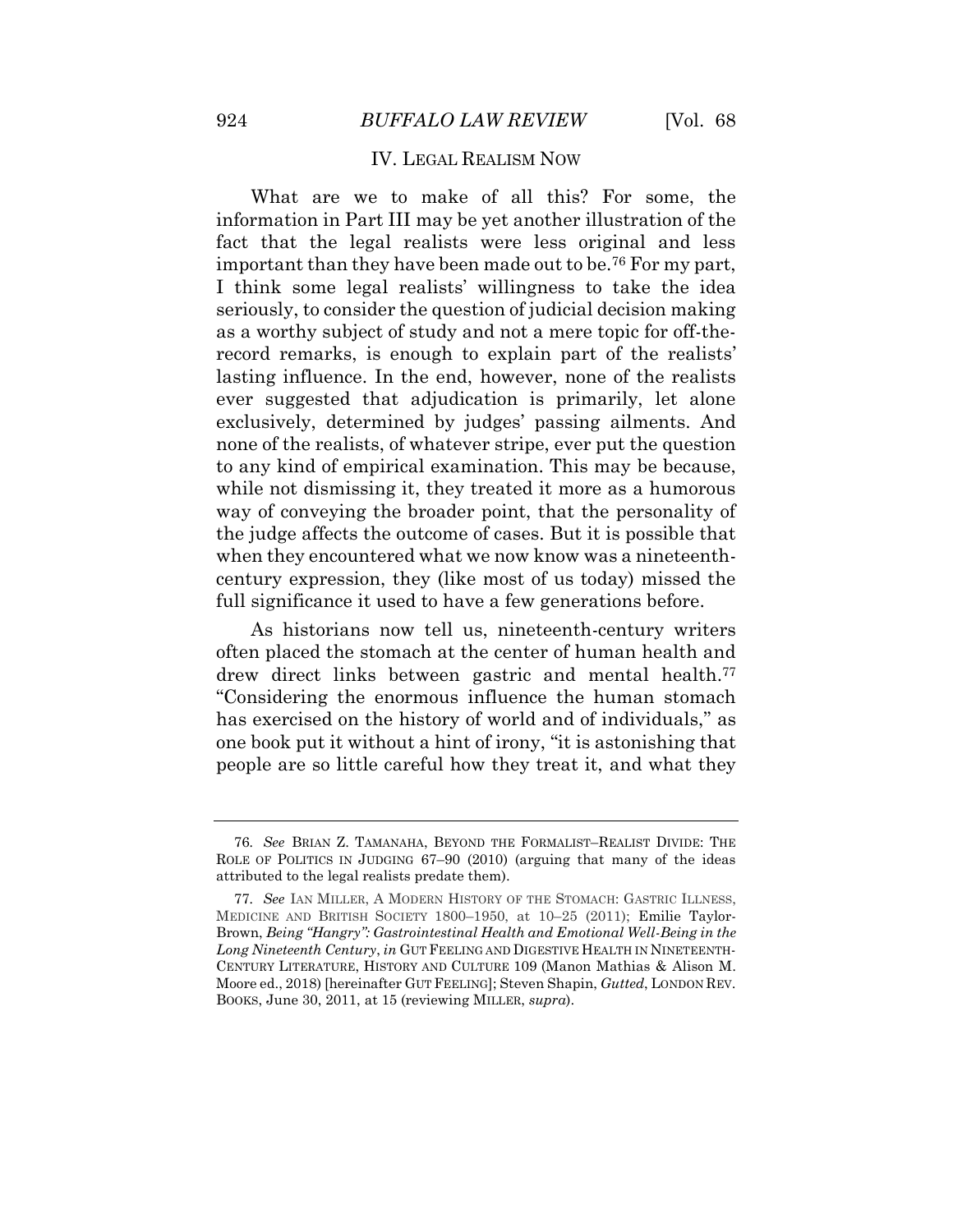put into it." <sup>78</sup> Another book noted that the "mental faculties always suffer" as a result of various stomach ailments, noting specifically that they lead to a "cynical and faultfinding spirit." <sup>79</sup> Books from earlier in the nineteenth century went even further, one going so far as to assert that seven-eighths of human illnesses, including insanity, originate in indigestion.<sup>80</sup> Against this background to say that the outcome of a case, or the severity of punishment, depends on a judge's digestion was not simply an amusing way of saying that the outcomes of cases were unpredictable and depended on more than legal rules. It may have been taken more literally, meaning that a judge's personality or mental health affect the judicial decisions. If this is true, it is possible that the two expressions we take to be largely interchangeable (what the judge had for breakfast, and references to the state of the judge's digestion) may have been understood differently in the nineteenth century. The state of one's digestion both reflected and influenced who one was.<sup>81</sup> The transient influence of a particular meal is a different thing.

By the 1920s, when the legal realists began gaining prominence, the stomach was losing its status as the site and source of humans' mental health. By then a host of new psychological theories vied for lawyers' attention. For some of the scientific legal realists it was behaviorism, with its focus on observation and precise measurement, that proved attractive;<sup>82</sup> for Frank, whose outlook was more humanistic,

<sup>78.</sup> JOHN H. CLARKE, INDIGESTION: ITS CAUSES AND CURE, at v (London, James Epps & Co. 1888).

<sup>79.</sup> ADOLPHUS E. BRIDGER, THE DEMON OF DYSPEPSIA OR DIGESTION PERFECT AND IMPERFECT 127 (London, Swan Sonnenschein, Lowery & Co. 1888).

<sup>80</sup>*. See* THOMAS J. GRAHAM, A TREATISE ON INDIGESTION: WITH OBSERVATIONS ON SOME PAINFUL COMPLAINTS CONSEQUENT ON INDIGESTION, ESPECIALLY NERVOUS AFFECTIONS 183 (London, Simpkin and Marshall, 4th ed. 1838).

<sup>81</sup>*. See* Steven Shapin, *'You Are What You Eat': Historical Changes in Ideas about Food and Identity*, 87 HIST. RES. 377 (2014).

<sup>82</sup>*. See* Walter Wheeler Cook, *The Logical and Legal Bases of the Conflict of Laws*, 33 YALE L.J. 457, 475 (1924) ("we as lawyers, like the physical scientists,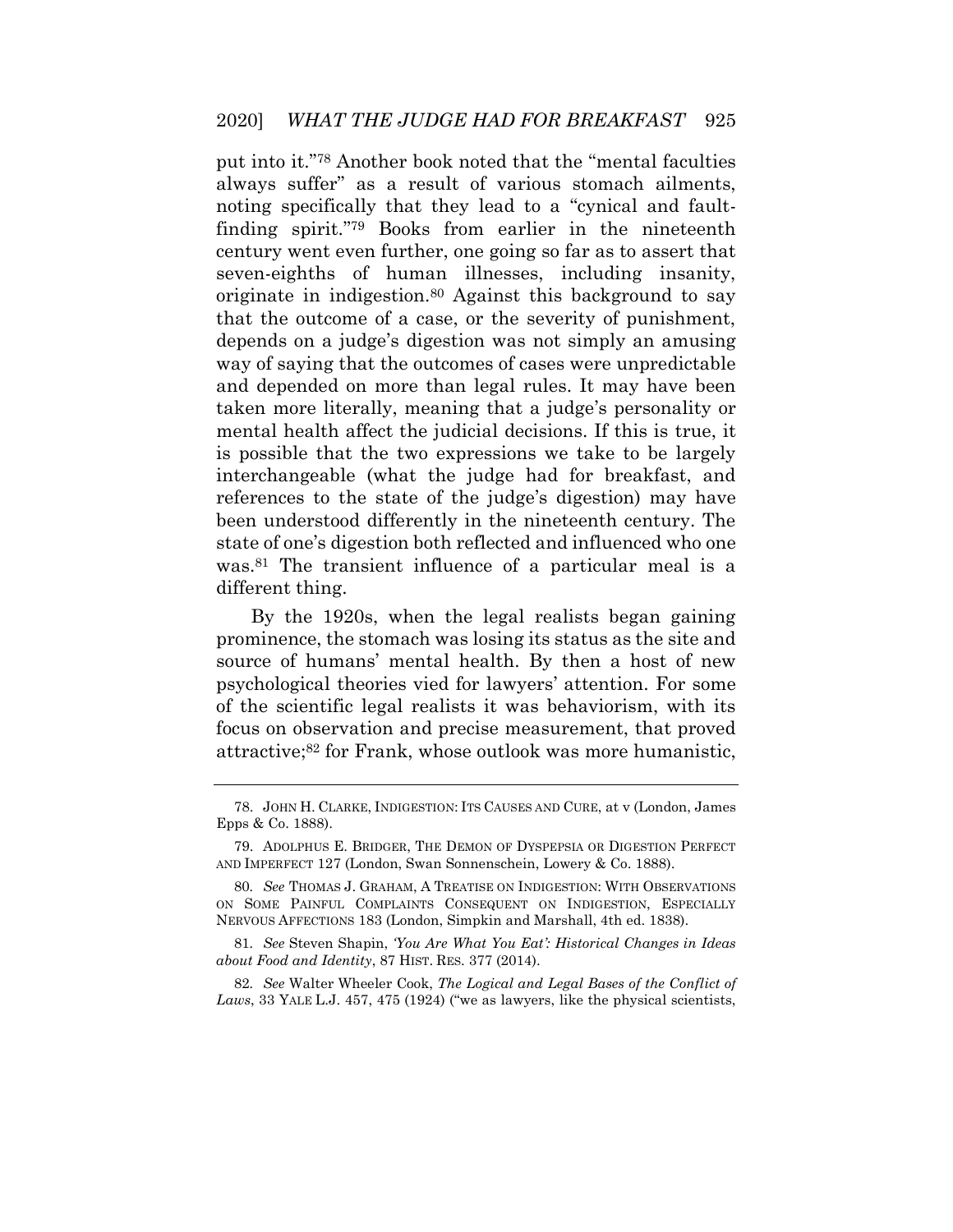Freudian ideas were the route to greater understanding.<sup>83</sup> All that remained of the concern over a judge's digestion was a little joke.

Both behaviorism and psychoanalysis are now largely historical curiosities. These days lawyers turn to cognitive and brain science for insights on the human mind. And in an ironic turn of history, thanks to this closer attention to the brain, the stomach has made something of a comeback. One strand of this old-new idea is now called "the gut–brain axis," and it has been the subject of "an explosion of scientific research" in recent years.<sup>84</sup> This research has shown surprising relationships, still not fully understood, between the state of the human digestive system, as well as the microbiome that lives in it, and cognitive and emotional health.<sup>85</sup>

84*. See* Manon Mathias & Alison M. Moore, *The Gut Feelings of Medical Culture*, *in* GUT FEELING, *supra* note 77, at 1, 2.

are engaged in the study of objective physical phenomena. Instead of the behavior of electrons, atoms, or planets, however, we are dealing with the behavior of human beings."); Underhill Moore, *Rational Basis of Legal Institutions*, 23 COLUM. L. REV. 609, 609–10 (1923); Herman Oliphant, *A Return to Stare Decisis*, 14 A.B.A. J. 71, 76 (1928).

<sup>83</sup>*. See* FRANK, *supra* note 32, at 18 ("To the child the father is the Infallible Judge . . . . The Law . . . inevitably becomes a partial substitute for the Fatheras-Infallible-Judge. That is, the desire persists in grown men to recapture, through a rediscovery of a father, a childish, completely controllable universe, and that desire seeks satisfaction in a partial, unconscious, anthropomorphizing of Law, in ascribing to the Law some of the characteristics of the child's Father-Judge."). Though passages such as this explain the book's notoriety, they are far less significant than often assumed for the book's overall argument. For a more direct attempt to apply psychoanalysis to the law see Theodore Schroeder, *The Psychologic Study of Judicial Opinions*, 6 CALIF. L. REV. 89 (1918). It is notable that Frank criticized Schroeder for thinking that with the aid of psychology, discovering the hidden causes of legal decisions would be easy. *See* FRANK, *supra* note 32, at 113–15.

<sup>85</sup>*. See generally* EMERAN MAYER, THE MIND–GUT CONNECTION: HOW THE HIDDEN CONVERSATION WITHIN OUR BODIES IMPACTS OUR MOOD, OUR CHOICES, AND OUR OVERALL HEALTH (2016); Emeran A. Mayer, *Gut Feelings: The Emerging Biology of Gut–Brain Communication*, 12 NATURE REV. NEUROSCIENCE 453 (2011). The new research suggests there may be some basis for "gut feeling" decision making. *See id.* at 461.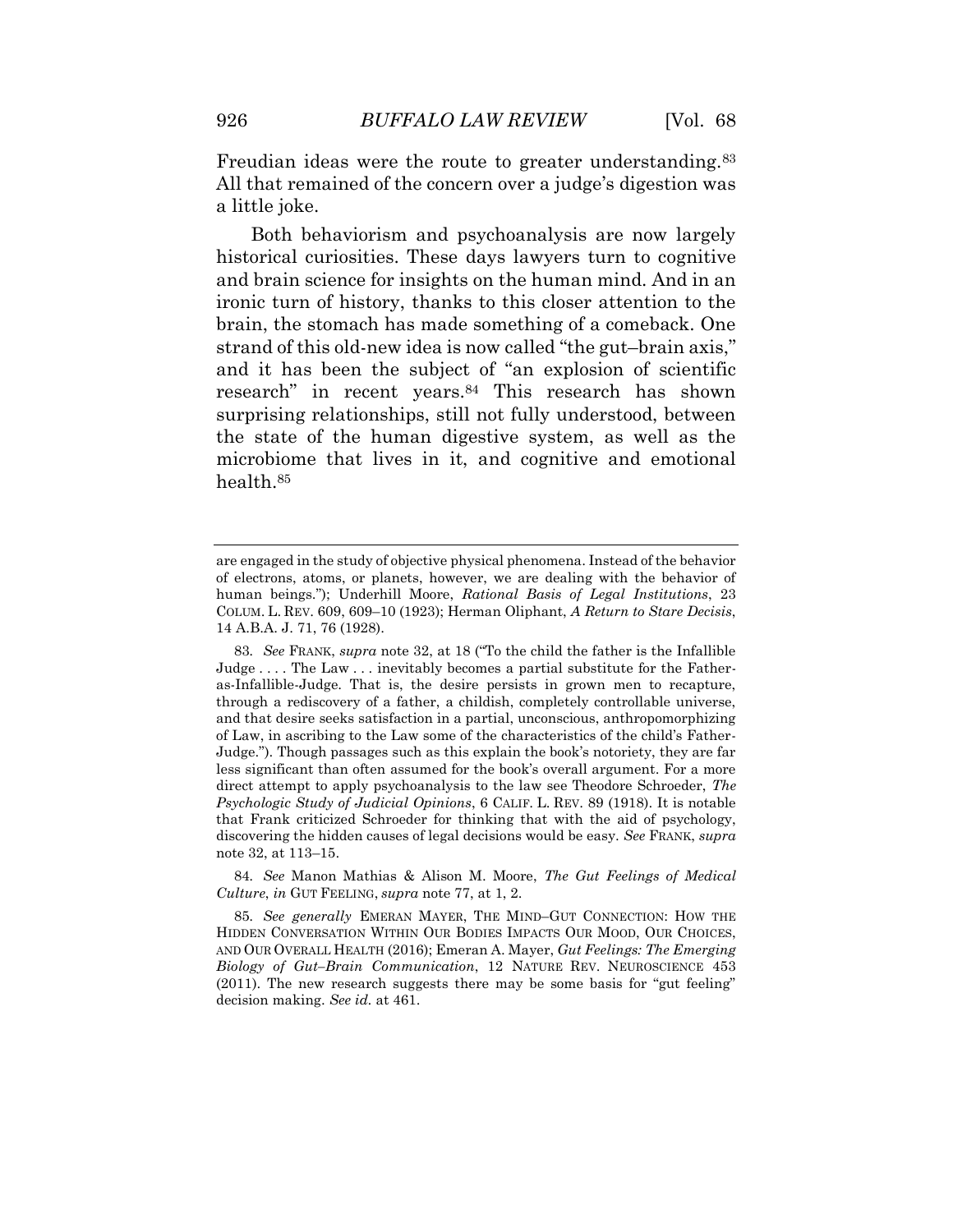A different strand of research grows out of cognitive psychology's obsession with decision making. If much of the first generation of decision-making studies focused on the influence of cognitive biases and heuristics that most humans are prone to,<sup>86</sup> newer research pays more attention to the impact of environmental conditions on decisions. Studies exploring this question have shown that hunger and other kinds of physical discomfort affect cognitive abilities and decision making.<sup>87</sup> One recent study that generated considerable attention and is particularly pertinent to this Essay picked up the examination of the influence of judicial digestion where the realists left it. It examined the decisions of a parole board in Israel and found that prisoners whose case was heard early in the morning were more likely to have their petition granted than those whose cases were heard just before lunch. The board became sympathetic again after the lunch break with rates of release declining again afterwards, leading the study's authors to conclude that hunger and tiredness were the most likely explanation of their findings.<sup>88</sup> These conclusions remain controversial, as others suggested alternative explanations for these findings, including the impact of legal representation or the possibility that the cases were not heard in random order.<sup>89</sup>

88*. See* Shai Danziger et al., *Extraneous Factors in Judicial Decisions*, 108 PROC. NAT'L ACAD. SCI. 6889 (2011).

<sup>86</sup>*. See generally* DANIEL KAHNEMAN, THINKING, FAST AND SLOW (2012).

<sup>87</sup>*. See* ROY Y. BAUMEISTER & JOHN TIERNEY, WILLPOWER: REDISCOVERING THE GREATEST HUMAN STRENGTH 22–23, 225–26 (2011) (hunger diminishes willpower); SENDHIL MULLAINATHAN & ELDAR SHAFIR, SCARCITY: WHY HAVING TOO LITTLE MEANS SO MUCH 5–8 (2013) (extreme hunger affecting interests and cognitive abilities); *cf.* George Loewenstein, *Out of Control: Visceral Influences on Behavior*, 65 ORG. BEHAV. & HUM. DECISION PROCESSES 272 (1996) (visceral factors, including hunger, affect behavior in ways that cannot be explained in terms of standard decision models). It is worth noting that the judge mentioned by La Mettrie behaved in the opposite way, being harsher when sated. *See supra* note 37 and accompanying text.

<sup>89</sup>*. See* Keren Weinshall-Margel & John Shapard, *Overlooked Factors in the Analysis of Parole Decisions*, 108 PROC. NAT'L ACAD. SCI. E833 (2011); *but see* Shai Danziger et al., *Reply to Weinshall-Margel and Shapard: Extraneous Factors in Judicial Decisions Persist*, 108 PROC. NAT'L ACAD. SCI. E834 (2011) (reaffirming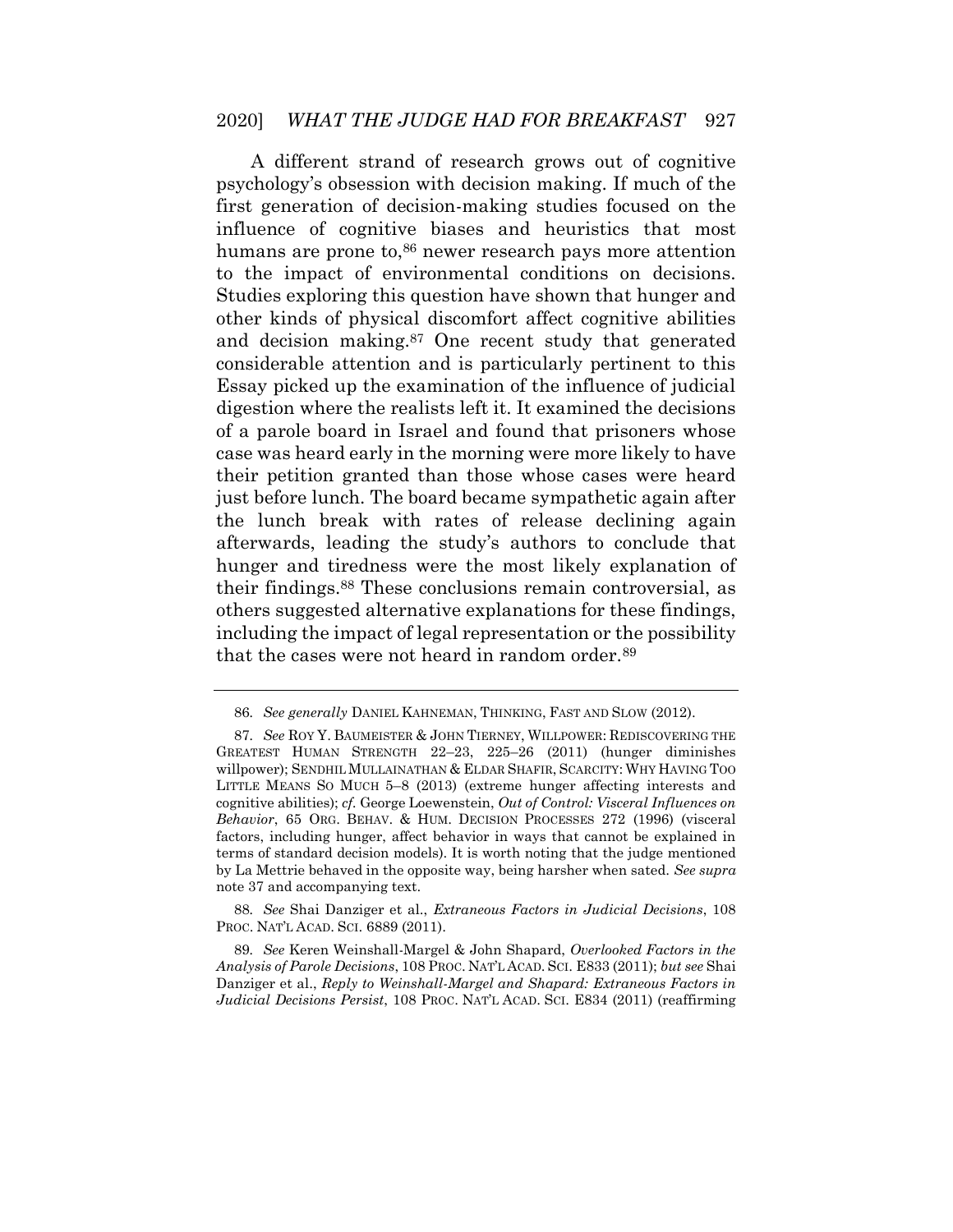A controlled experimental setting, despite its limitations, might shed further light on the question. To test it, subjects would be given the task of adjudicating an identical sequence of cases over several hours. The cases would either be based exclusively on written materials or on videotaped "trial(s)" that will ensure that all subjects are given identical evidence, presented in exactly the same way. Subjects will have to decide whether to convict the defendants, and if they convict, to decide on the appropriate punishment. Some of the subjects will be given access to food throughout the process while others kept hungry. For extra flavor, one could further examine whether different kinds of food (sweet versus salty, spicy versus mild) have any discernable effect on the decision made. Until such a study is undertaken it looks like we are in the same place Llewellyn was in when writing in 1940—with a plausible hypothesis, but no decisive answer.

As for historians, they may have another question in store. The April and May 1914 issues of several Christian magazines carried a short advertisement that looks at first like a genuine news report (see

[Figure](#page-32-0) *2*). This early example of native advertising tells of an unnamed member of New York's state Prison Commission who is "reported to have said" in a public address that "[t]he whole system of sentencing is absurd. The length of a man's sentence sometimes depends upon the judge's digestion." <sup>90</sup> The copywriter did not find this

original conclusions).

<sup>90</sup>*. Judges and Digestion*, 89 CHRISTIAN ADVOC. 551 (1914); 109 CHURCHMAN 517 (1914); 99 CONGREGATIONALIST & CHRISTIAN WORLD 538 (1914); 45 CONTINENT 521 (1914); 20 ASSEMBLY HERALD 285 (1914). Though not identified in the ad, the reference is to Thomas Mott Osborne, who at the time was chair of the New York State Commission on Prison Reform. See *Digestion Factor in Prison Terms, Malefactors Hear*, BUFF. COURIER, Mar. 2, 1914, at 7, according to which Osborne's view was that "[t]he whole system of sentencing is absurd. The length of a man's sentence sometimes depends upon the judge's digestion." These are the exact words attributed to the prison commissioner in the ad. Like Lewis before him, Osborne advocated the indeterminate sentence as a solution to this problem, and as an incentive for rehabilitation. *See id.*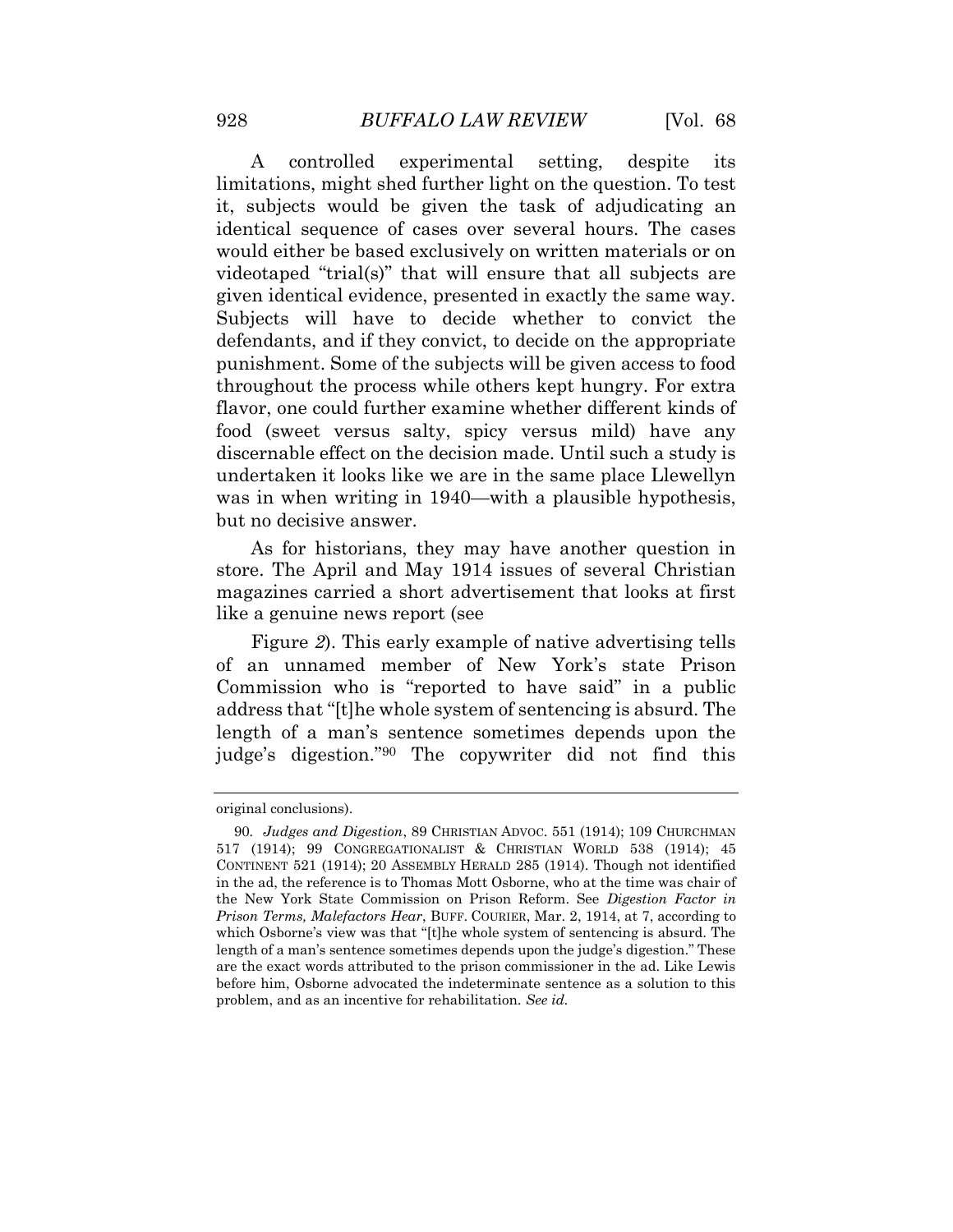suggestion too alarming. After all, "[j]udges are only human beings," and there is no doubt that a "disordered or impaired digestion" will get in the way of "thinking clearly, fairly, judiciously." <sup>91</sup> But the ad went on to suggest a more intriguing link between indigestion and the law: "it is a fact that a well-balanced ration, such as shredded wheat biscuit, with fresh fruits, develops an evenness of disposition and a vigor and equilibrium in the bodily functions." The wrong kind of food, one with "an excess of proteid," can lead to "the accumulation of toxins in the body." Persist with such a diet, and the body will eventually not be able to rid itself of this "poison." The ad remains conveniently non-committal on the question whether the "more heinous crimes can be traced to indigestion," <sup>92</sup> but this suggestion is enough for students of gastro-juridical history to wonder whether it was here that the Twinkie defense was born.

<sup>91</sup>*. Judges and Digestion*, 89 CHRISTIAN ADVOC. 551 (1914).

<sup>92</sup>*. Id.*